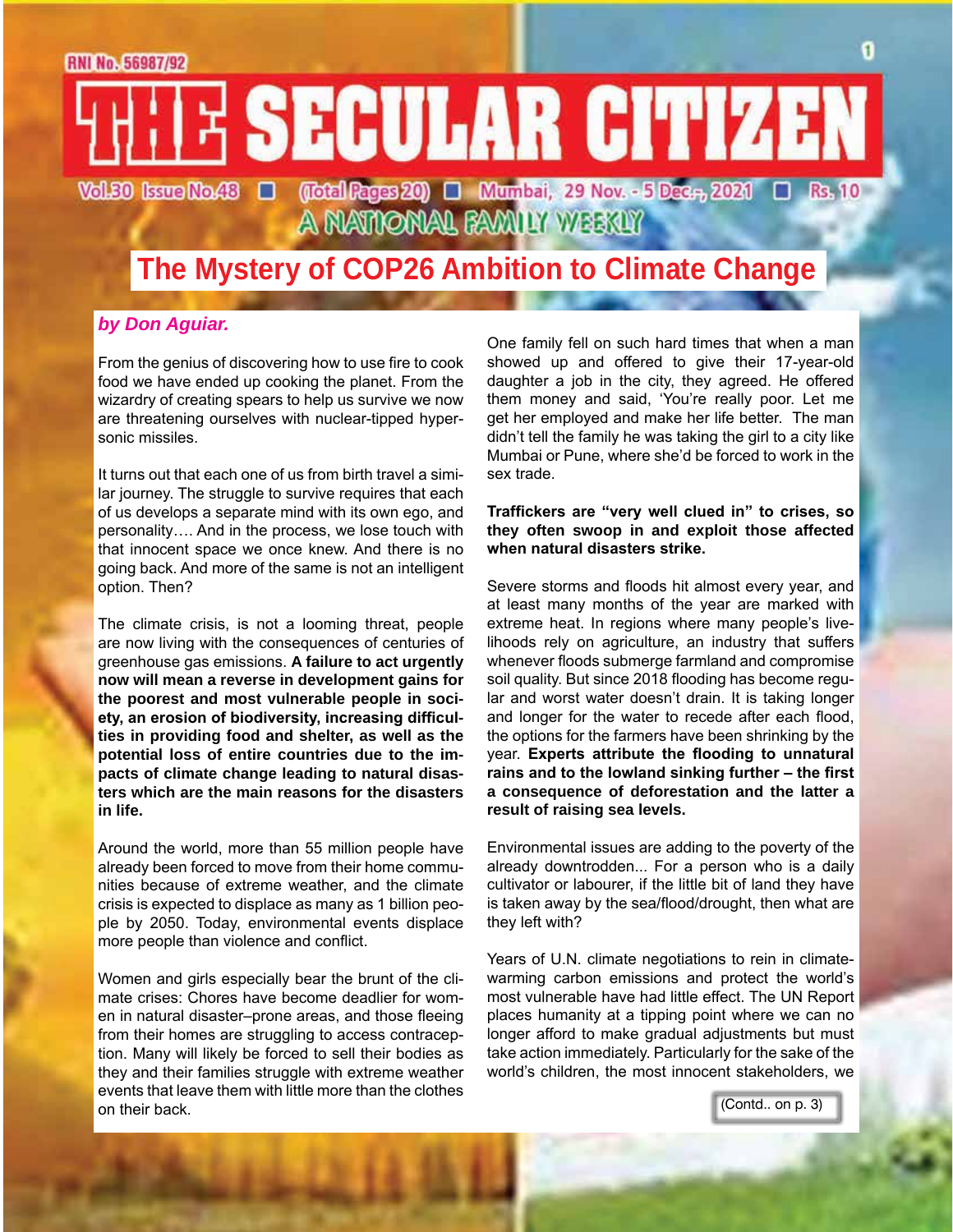#### **Politics – a messy affair**

Politics in our country is becoming a messy affair both, at the centre and state level in general. Maharashtra is no exception going by the developments during the last few weeks between a sitting minister Nawab Milik and a former chief minister Devendra Fadnavis. It gives a feeling that there is not enough work for the ministers in Maharashtra. Malik is busy digging past history of other people and creating unnecessary problems for them. He targeted Sameer Wankhede over the Aryan arrest issue following the NCB raid on the cruise ship and even went to the extent of questioning his credentials – his religion and even his father's caste etc. In the process, he dragged his family members in the murky affair. The matter is now in judicial domain. Malik went to the extent of commenting on Wankhede's life style including the brand of his shirts and the amount he spends on such attire. He would address a press conference every day and bring out some new issue.

Malik also got on the wrong side of Devendra Fadnavis and now both of them have been engaged in mug slinging. One digs out something from the past of the other. The other side does the same thing. As a skill development minister, Malik has developed wrong skills. He was not appointed a minister for this purpose and wonder if he has done anything to increase the skill levels of the people of this state. By going into each other's underworld connections both have stooped too low for their stature, if they have any in the first place. Malik thinks he is the only one who is endowed with skills to dig into other people's past and address the media promising atom bombs and hydrogen bombs. Ultimately, the bombs resembled the diwali fireworks left-overes. Nothing really of substance!

Elsewhere, Salman Khurshid the Congress leader in his book made some startling comments and likened Hindutva to ISIS and Boko Haram both dreaded organizations with extreme ideologies. In doing so, he has definitely upset all the Hindus in general and the BJP in particular. One needs to draw a line somewhere. You cannot go overboard. Surely you can

## **VIEWS on NEWS**

attack your political opponents but when it comes to religion, one needs to be extremely cautious not to touch raw nerves. In saying so, Khurshid not only put his own party in a quandary but also gave a long handle to the BJP to attack him and the Congress. Just to sell your book you cannot make sweeping statements. Mind you, in doing so, Kurshid also hurt the sentiments of his own party men most of whom are Hindus. The party did not directly endorse his views, nor distanced itself from the comment. It gives a feeling that the politicians are running out of ideas and do not find enough ammunition to target their opponents. In the process, they make up some issue which in the long run creates communal discord. We are living in an era where communal outbursts have become the order of the day. With UP elections round the corner, such comments are likely to increase. The BJP is only waiting for someone to start the war of words and they have all the resources to take things forward and capitalize it for electoral gains.

With barely a few months for the elections in the most populous state - UP, the-who-is-who of the BJP is converging on that state where the Salman Khurshid comments will come handy. You can bet your last penny on the chances of this issue being exploited by the BJP in its election campaign. Polarization is something that the BJP excels in and the so called secular parties will find it hard to justify the comparison of Hindutva with that of ISIS or Boko Haram. Rahul Gandhi adds his own comments to complicate matters. It is time the politicians become more responsible in their comments written or spoken in the larger interest of the country. \*\*\*\*\*

#### **Racism in Britain**

A former Yorkshire cricket player of Asian origin has come out with some startling disclosures about how rampant racism has been prevalent in the United Kingdom then and possibly subsists even now which could be camouflaged under the garb of sledging. The bold cricketer did not mince words and gave his version to the UK Members



of Parliament in the Digital, Culture Media & Sports Committee [DCMS]. This has forced some of the named cricketers and commentators to publicly apologize to him. This is not an act of humility but compulsion. Humble people would not indulge in such comments in the first place. Cricketers all over the world look to a stint in the English County circuit where they get an opportunity to play under the best cricketing names. While young cricketers from the sub-continent had to face ignominy at the hands of their English counterparts, those coming from Australia, New Zealand and even South Africa did not have to face such attacks. Senior Indian cricketers could not be bullied because of their stature. Cricketers from Caribbean Islands had better acceptability.

In the past, cricket was considered as a sport of the white people who looked down on others whose skin did not match theirs. Today with the dominance of the sport in the sub-continent, cricketers from this part of the world not only command but can actually demand respect. Sledging and racial comments were the order of the day till perhaps the ICC leadership fell in the hands of a non-white. Australian cricketers mastered this art. With ICC coming down heavily on such behavior, things improved vastly.

The Indian Premier League brought cricketers from all over the world under one umbrella where players from different countries play for a particular franchise. In the process there is camaraderie among team members belonging to different countries. With this type of atmosphere there is hardly any room for sledging or racial attacks. This is good for the game of cricket. It is time cricket administrators from white nations imbibe in their own cricketers, better discipline and values. The report on Tim Paine, the ex-Aussie captain is really painful to read.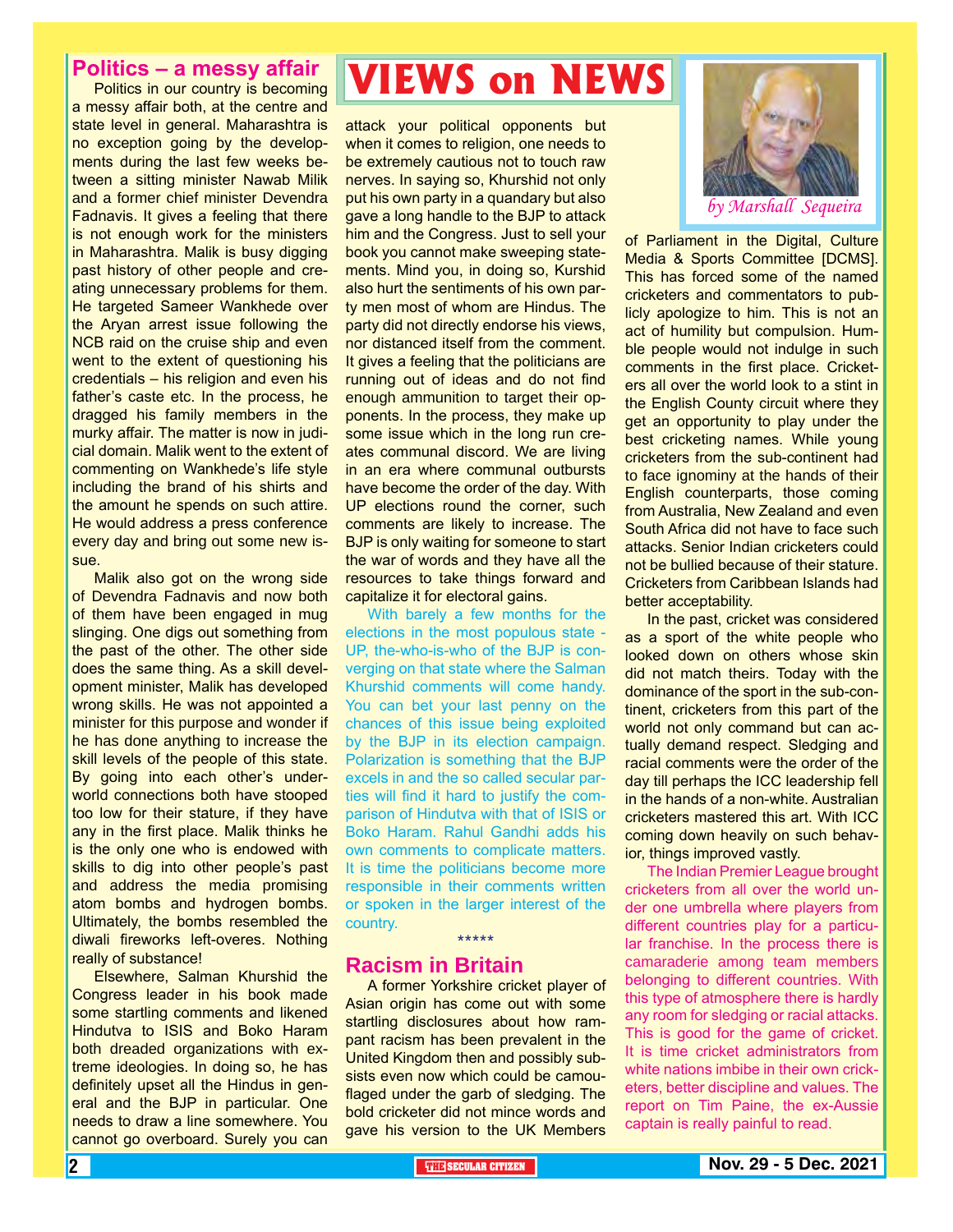| <b>THILE SECULAR CITIZEN</b><br>A NATIONAL FAMILY WEEKLY<br>Vol.30 Issue No. 48 Nov. 29 - Dec. 5, 2021 Rs.10/-<br>99, Perin Nariman Street, Fort, Mumbai - 400 001.<br>Mobile: +91 9820485389 / 9820473103<br>E-mail: secular@sezariworld.com / seculardivo@gmail.com<br>Website: www.sezariworld.com<br><b>Editor: LAWRENCE COELHO</b> |                                                                    | <b>Advertisement. Tariff</b><br>Over all size 21.5 cms x 27cms ● Print area 18 cms x 25.5 cms<br>Full pg. back Colour (19 cms x 24 cms)<br>Center spread colour(39 cms x 23.5 cms<br>Full pg. inside Cover colour(18 cms x 24 cms)<br>Full pg. inner colour (18 cms x 24 cms)<br>Half pg. Colour (18 cms x 12 cms)<br>Full page B/W (18 cms x 24 cms)<br>Half page B/W (18 cms x 12 cms) |                                                                                                                                              | Rs.<br>Rs.<br>Rs.<br>Rs.<br>Rs.<br>Rs.<br>Rs, | 18.000<br>18,000<br>12,000<br>10,000<br>6,000<br>7,000<br>5,000 |  |
|-----------------------------------------------------------------------------------------------------------------------------------------------------------------------------------------------------------------------------------------------------------------------------------------------------------------------------------------|--------------------------------------------------------------------|------------------------------------------------------------------------------------------------------------------------------------------------------------------------------------------------------------------------------------------------------------------------------------------------------------------------------------------------------------------------------------------|----------------------------------------------------------------------------------------------------------------------------------------------|-----------------------------------------------|-----------------------------------------------------------------|--|
| <b>Subscriptions Rate:</b><br>One year (anywhere in India) Rs. 500<br>Two years (anywhere in India) Rs.1000                                                                                                                                                                                                                             | <b>E-paper Edition</b><br>sent anywhere in the<br>world (by email) |                                                                                                                                                                                                                                                                                                                                                                                          | <b>Small Size Ads B/W</b><br>12 x 12cms Rs. 2400 $\bullet$ 6 x 24cms Rs. 2400<br>18 x 6cms Rs. 1800 • 6 x 12cms Rs. 1200<br>6 x 6cms Rs. 700 |                                               |                                                                 |  |
| Five years (anywhere in India) Rs. 2000<br>One year<br>Rs. 600 or US \$15<br>One year (outside India) Rs. 3500                                                                                                                                                                                                                          |                                                                    | <b>Matrimonial Classifieds:</b><br>• Rs. 500 per insertion (for 35 words) (includes box no.)<br>• Rs. 3000 for 12 insertions. (1 year The Secular Citizen FREE)                                                                                                                                                                                                                          |                                                                                                                                              |                                               |                                                                 |  |
| Digital copy of <b>THE SECULAR CITIZEN</b> now available through WhatsApp / Email for subscribers<br>worldover. Send in your request to : $+91$ - 9820485389 or secular@sezariworld.com                                                                                                                                                 |                                                                    |                                                                                                                                                                                                                                                                                                                                                                                          |                                                                                                                                              |                                               |                                                                 |  |

Our bank account details for Fund Transfer : Account Name: The Secular Citizen, Current Account No. 03552000006744, Bank: HDFC Bank, Branch : CST - Mumbai VT, ISFC code: HDFC0000355

(Contd.. from p. 1)

must work collectively to guarantee a safe and healthy future. The Elders stand firmly behind the goal of limiting climate change to 1.5 degrees.

**A recent International Institute for Environment and Development report found that the climate crisis is exacerbating modern slavery, which sometimes includes forced sexual exploitation. Women, children, and the poorest people are the most at risk.**

Climate and development policymakers and planners urgently need to recognize that millions of people displaced by climate change are being, and will be, exposed to slavery in the coming decades.

The ambition exhibited by nations at the start of the decade to limit climate change, the latest being last week at an international summit COP26 was another attempt to attempt to limit climate change. The aim is to work together to enable and encourage countries affected by climate change to:

- Protect and restore ecosystems. Build defences, warning systems

and resilient infrastructure and agriculture to avoid loss of homes, livelihoods and even lives.

As world leaders and climate activists negotiate how to save the planet from catastrophic climate change at COP26, the "staggering scale" of climate global heating is affecting every nation on earth. The extent of the impact on the lives and futures of children is unclear, but as climate change phenomena increase in intensity and frequency, prospects are dire.

Emissions are rising, and global temperatures – already 1.1 degree Celsius higher on average than in preindustrial times – continue to climb. Rich nations that failed to meet a 2020 deadline to extend \$100 billion a year in climate finance to poorer nations now say they won't meet that pledge until 2023.

*As the scientific evidence mounts, so too does the need to address the concerns vulnerable countries are raising around loss and damage, and adaptation finance.*

With the history of climate diplomacy littered with broken promises, many have asked:

- What needs to change beyond

this year's two-week conference to ensure accountability?

- If climate change summits cannot hold governments accountable, perhaps the ballot box will.

- Is this summit an active choice by the leaders to continue to let the exploitation of people and nature, and the destruction of future and present living conditions, to take place?

**There's a lot of big statements, which don't have the details underneath: exactly when, how much, who's going to do what. What can be said pretty confidently though, is that, no, they don't get us far enough. It's not going to be keeping us under that 1.5 degrees Celsius global temperature rise.**

Although delegates from around the world hammered out a number of agreements in the first week of COP26 and **there were a few breakthroughs, some experts warn the deals may not meet the urgency of the moment. Specifically, experts are concerned they won't get the world closer to limiting global warming to 1.5 degrees Celsius.**

(Contd.. on p. 4)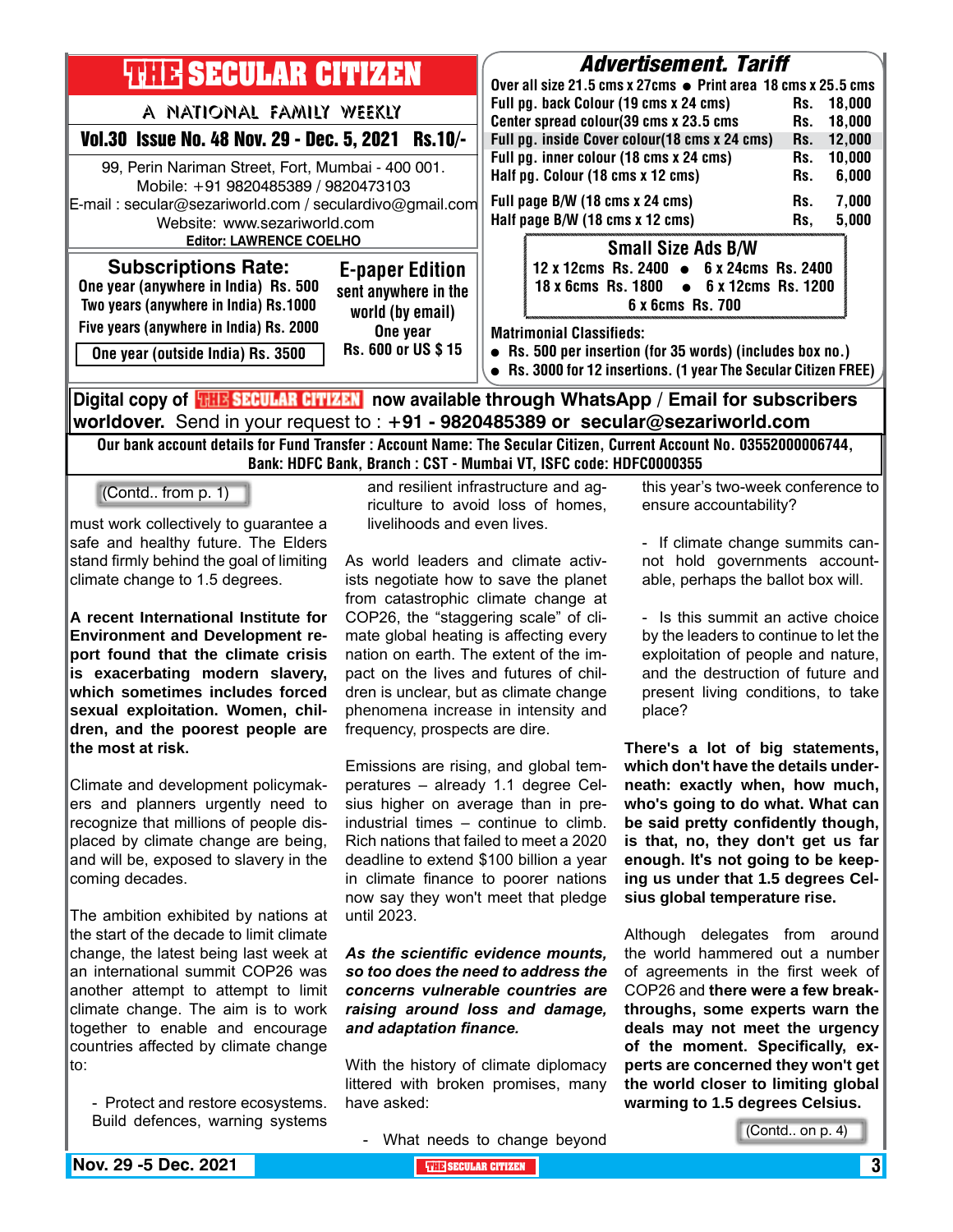#### (Contd.. from p. 3)

As a result of pledges made at COP26, we're now heading for 1.8°C of warming, many onlookers were left somewhat perplexed -

- Have we really jumped from 2.7°C warming just a few weeks ago to 1.8°C now?

- Are we really so tantalisingly close to the Paris goal of 1.5°C?

- Have we really almost cracked it?!

We know full well -

- That there's a big gap between what countries pledge and the action they take on the ground.

- That collectively, countries are falling short on meeting their NDCs and net-zero pledges

- Under current actual policies we're looking at warming of around 2.8degrees Celsius.

**We have not seen sincerity in the commitments and progress made by developed countries, and have** 

## Subscriptions for **RENEW SECULAR CITIZEN**<br>Renewal as well as New, can be

sent through Bank Fund Transfer to any one of the following banks:

Bank: HDFC Bank Branch : CST - Mumbai VT Account Name: The Secular Citizen Current Account No. 03552000006744 ISFC code: HDFC0000355 or Bank: Citizen Credit Co-op Bank Ltd., Branch : Colaba, Mumbai Account Name: The Secular Citizen CurentAccountNo. 2090031000000489 ISFC code: CCBL0209003

Please inform us through email: secular@sezariworld.com or through phone: 9820485389 after transferring the same.

**heard far more slogans than practical results keeping in mind the aims of negotiations of COP26 are -**

**That they want the outcome to accelerate action to:**

**Reduce emission, Strengthen adaptation and resilience to climate impact, Scale up finance and support.**

**In doing so it should –**

#### **Protect and restore nature, Follow the best available science and Empower inclusive action.**

A just approach to tackling climate change means not only that the most vulnerable are able to participate fully in efforts to address the climate crisis; but that richer countries help poorer countries to adapt to the impacts of climate change, contributing more towards developing low-carbon solutions, and providing funding and access to this technology.

**But for many, the ambition exhibited by nations, near the start of a decade is critical to avoid catastrophic climate change, was less than expected and overall disheartening. This COP has yet again failed to deliver real ambitious action and transformation. This is a missed opportunity to change course and reach an inclusive economic system that supports healthy and thriving ecosystems and protects human rights and dignity for all.**

#### **WEIX SECULAR CITIZEN**

News items, Articles, Stories, Opinions, interviews, Poems, etc. may be sent in -

on WhatsApp: +91 9820485389

Via Email: secular@sezariworld.com news@sezariworld.com seculardivo@gmail.com

by Post **The Secular Citizen** 99, Perin Nariman Street, 1st Floor, Fort, Mumbai 400001

### **International Day of Tolerance!**

November 16 is the International Day of Tolerance established by UNESCO in 1995. Pope Francis appealed: "Every form of fundamental intolerance damages relationships between individuals and peoples. Let us instead be committed to living and teaching the value of respect, a love capable of welcoming differences, especially towards the 'dignity of every human person'!"

Audrey Azoulay, UNESCO Director-General echoed: "When COVID-19 fractured and disfigured societies, leading to a reawakening of racism, fanaticism and extremism, it is necessary to reaffirm the basic values of humanity – dignity, justice and diversity, all intrinsic to tolerance!"

In 2020 the Centre Resolution Conflict from the Democratic Republic of Congo was recognized for its tireless commitment to the rescue of child soldiers from militias; and their rehabilitation into home communities!

Here I would like to include another similar motto, "Bear and Forbear", derived from the Latin phrase, "Sustain et Abstine", attributed to the Stoic philosopher Epictetus! It means to be patient, and to endure everything that happens to you; by refraining from in any emotional manner. This adage was on a wooden frame in my parent's bedroom at Bycalla, Bombay, where I grew up.

Our Lord Jesus applied this 'Golden Rule': "Do unto others as you would have them do to you … A new commandment I give unto you, that you love one another just as I have loved you" (Matthew 7:12; John 13:34). This especially should remind us of our responsibility to protect and defend life, right from the moment of conception until natural death!

> *—Dr. Trevor Colaso, Bandra (W), Mumbai.*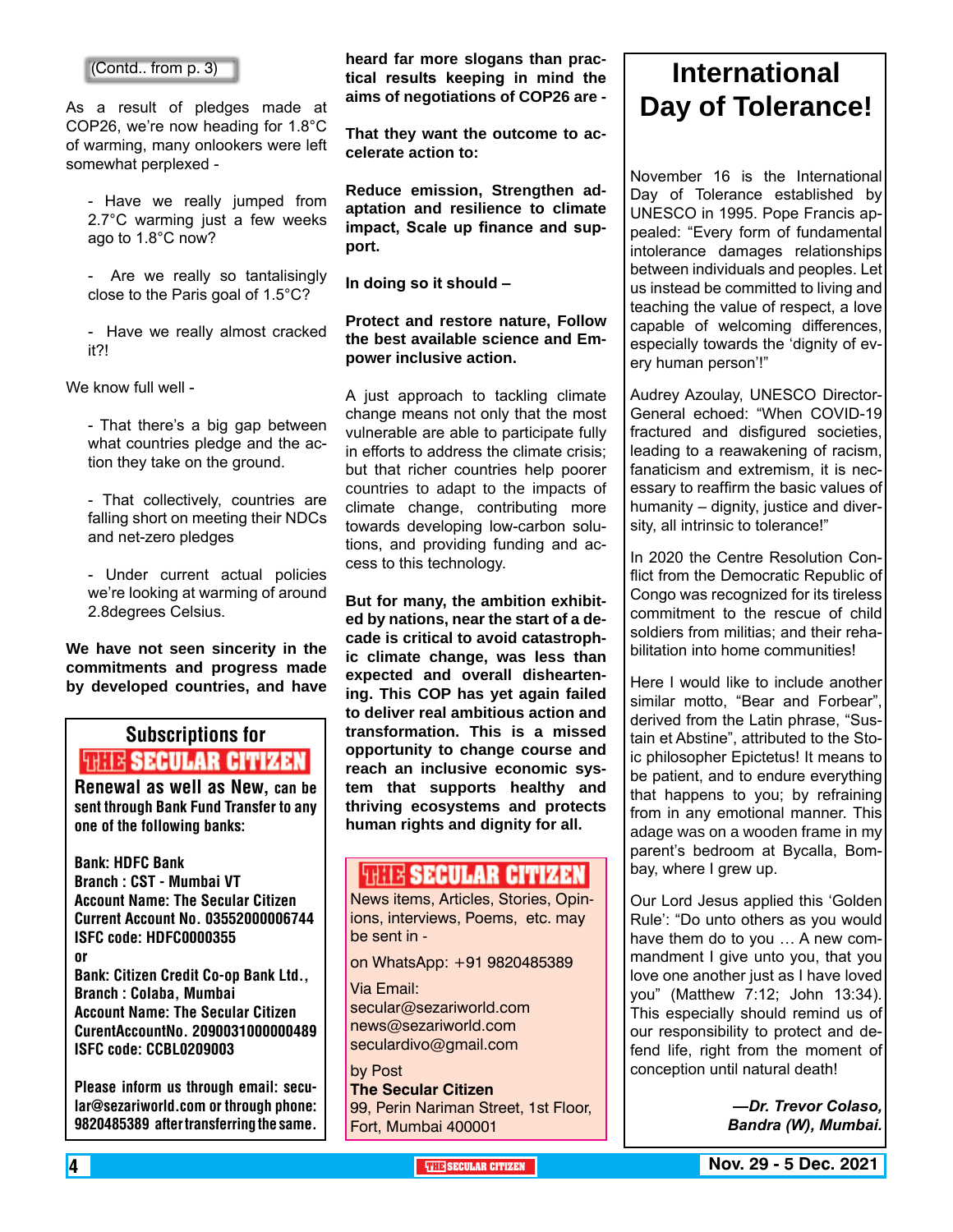

## **Growing opposition to Modi Sarkar**

just a few days ago four students of Allahabad University—Neha Yadav, Rama Yadav, Kishan Maurya and Mohit Yadav—launched a courageous protest in the intellectual capital of Uttar Pradesh, showing black flags to the convoy of the union Home minister and the BJP President Amit Shah, shouting slogans "Amit Shah Wapas Jao! (Amit Shah, Go back!)". They were demanding from Ami t Shah that the woes unleashed on the students of Uttar Pradesh should be put to an end.

These students of Uttar Pradesh have created a record of sorts by showing black flags to Uttar Pradesh Chief Minister Yogi Adityanath, Prime Minister Narendra Modi and now BJP chief Amit Shah.

The NSG attached to Amit Shah's convoy dragged the girl students and lathi charged them. They were pulled by the hair and were forcibly pushed into a jeep.

The latest news is that in Sultanpur as Modiji was inaugurating Eastern Express Highway a lady by name Geeta Yadav seated in the front row got up, showed black flags and shouted slogans against Modiji! All the UP state government buses by hundreds were mobilised to carry people to Sultanpur to make a show of big crowd at the function; but this kind of protest proved it hollow!

We witness today the repurcursions of BJP violence in Tripura, in Amravati Nanded and Malegaon. Unfortunately these protests are not shown by the Godi media; but fact is that the anger is heating. When it will

come to a boiling point is to be seen.

Inquilab indabad!

*—Father Michael G., Vasai*

### **Encyclopedia of the Forest!**

 President Ram Nath Kovind conferred the #PeoplesPadma Awards to 119 eminent personalities on 08 November 2021. The list included a 72 year-old tribal woman from Karnataka, Tulsi Gowda. Barefoot and dressed in traditional attire, she never received any formal education, yet she was conferred the title, 'Encyclopedia of the Forest'! – For she had a profound knowledge about plants and herbs, and had worked for over six decades for the cause of the environment, wherein she had nurtured more than 30,000 saplings!

Another tribal girl, 26-year Archana Soreng from Odisha, was chosen as one of the members of the United Nation's Youth Advisory Group on Climate Change! Ms Soreng firmly believes, "Any climate actions would only be fruitful when indigenous people are included. They should not be victims of climate policies. The methods and tools used by tribes in their daily lives for 'green living' are noteworthy – organic farming, rainwater harvesting, and preserving the biodiversity. Forests should be conserved, and trees should be grown instead!"

Also on 14 November 2021, Vidyut Mohan's innovation got 'Clean-Our-Air' award! He is co-founder of a social enterprise, 'Takachar' – a smallscale, low-cost portable equipment that processes agricultural waste like rice-straw-husks and coconut shells into carbon dense materials, which

could be used to make bio-products like fuel and fertilizer! It could also prevent stubble burning, a major cause of air pollution in Delhi! Mr. Mohan got the opportunity to present his novelty at the COP26 in Glasgow, Scotland! Long live these above 'Green Warriors!

> *— Dr. Hazel Colaso, Bandra (West), Mumbai*

### **A hard earned victory for farmers**

We congratulate the farmers on their hard earned victory. After a long drawn epic struggle, the farmers compelled the govt to capitulate and withdraw the 3 contentious farm laws----a historic victory by any reckoning. However the farmers have some more unfinished business, chief of which being the Minimum Support Price (MSP).

While MSP is justified, farmers must realize that their best interest lies in switching to more remunerative crops. For instance we produce more than our requirement of rice and wheat. Add to that the fact that we have considerable buffer stock of these grains. Hence the market price keeps dropping below the cost of production, leading to a demand for higher MSP.

To remedy this situation farmers should cultivate other crops too.

India is the world's biggest importer of edible oils. We import 65% of our edible oils, mainly palm and soyabeans besides several others. But palm and soya oil make up about 70% of our edible oil imports. Our farmers must seriously think about setting aside a small percentage of their acreage for growing these remunerative edible oil seeds.

> *—Prof Robert Castellino, Malad.*

**Please renew your subscription if expired. Mention your subscription no. while sending the renewal amount**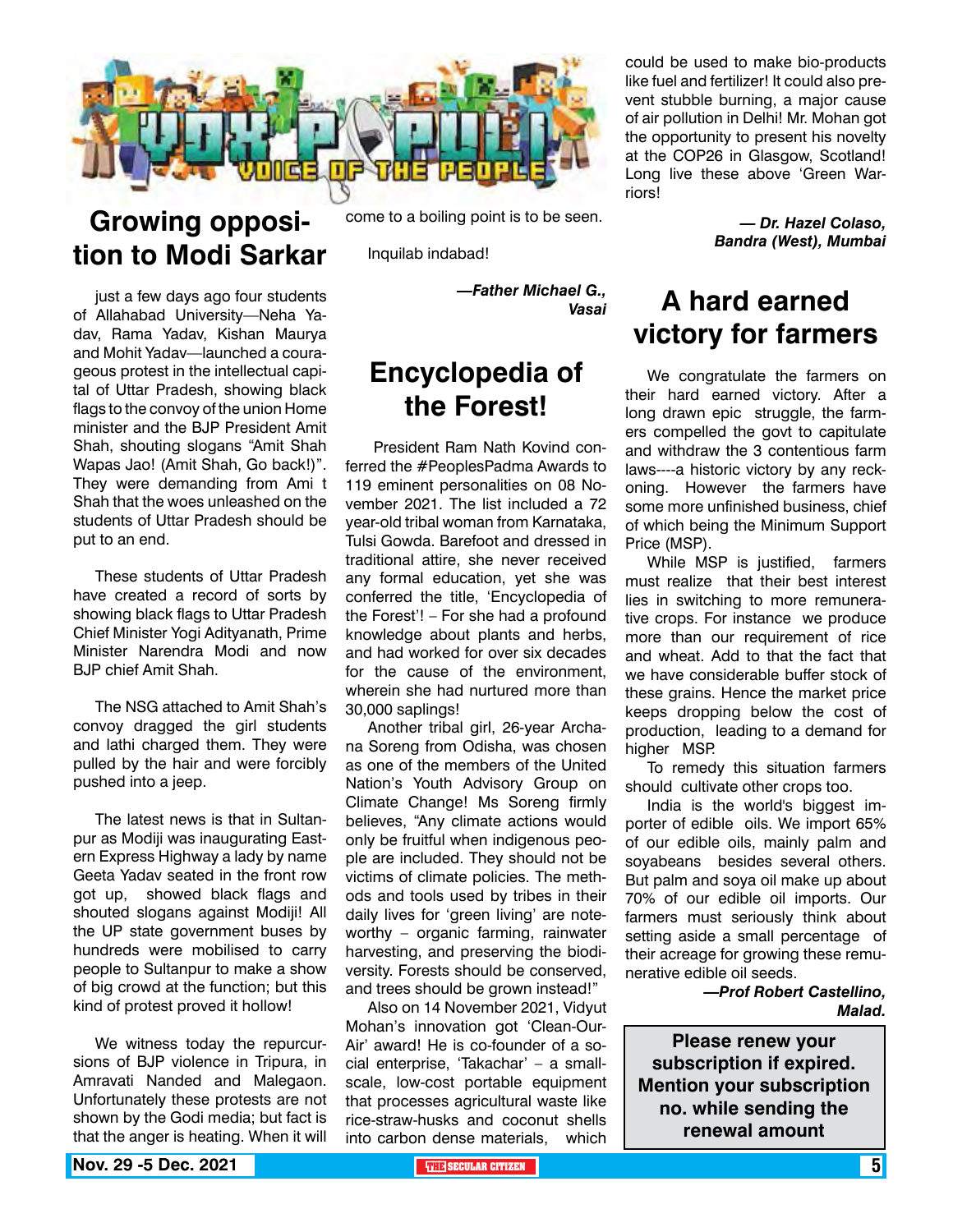## **BLESSED JAMES ALBERIONE Marvellous Apostle of Evangelization!**

*"Truly I belong to Jesus Christ with all my powers, everywhere, in all places. Like Peter, I have wept, hoped, prayed and loved; my trust however is greater than all my humiliations."*

- Blessed James Alberione

**Blessed James Alberione was<br>born in a devout and hard work-<br>ing Catholic peasant family on<br>4 April 1884 at San Lorenzo di Fos**born in a devout and hard working Catholic peasant family on 4 April 1884 at San Lorenzo di Fossano, Italy. On completion of his high school studies, 16-year old James, fourth son of Michael and Teresa, joined the diocesan seminary. At the close of 31 December 1900, the fateful night that separated the passing

19th century from the upcoming 20th, he prayed long and fervently before the Blessed Sacrament in the Cathedral of Alba. A special light came from the Monstrance whereby "he felt deeply obliged to prepare himself to do something for the Lord and for the people of the new century." That this "something" was to translate itself into the apostolate

of the "good press" as he termed it, was itself a miracle of sorts, given the suspicion and distrust with which the Church looked upon media usage in matters Gospel related.

Ordained priest on 29 June 1907, the Lord willed and guided him to announce the Gospel through the media of social communications, in the spirit of Saint Paul the Apostle. On 20 August 1914, Father James Alberione laid the foundation of the Society of Saint Paul by opening a press training school in Alba. In 1915, he founded the Daughters of Saint Paul with the same mission. A keen visionary, he started the Union of Lay Pauline Cooperators in 1917, giving lay involvement in his media apostolate its due.

Reading the signs of the times, Alberione went on to found 7 other Institutes—*Pious Disciples of the Divine*  *Master (1924), Good Shepherd Sisters (1938), Institute of Queen of the Apostles (1957), Institute of Saint Gabriel the Archangel (1958), Institute of Jesus the Priest (1959), Our Lady of the Annunciation (1960) and Institute of the Holy Family (1960).* The common charism of all the ten that collectively make up what is called the Pauline Family is to **Live and Give to the world Jesus Master, The Way, The Truth and The Life.** Of these ten, India is privileged to be blessed with the presence of four viz, *Society of Saint Paul, Daughters of Saint Paul, Pious Disciples of the Divine Master and Pauline Cooperators.*

> *The Gospel to the fore! -* The doubts that assailed the champions of charity of the time concerned helping the new categories of poor who, their hunger for bread apart, had an unquenchable thirst for moral elevation. On the other hand, the use and abuse of the media is an age-old phenomenon, the wind of criticism raging

across the centuries, the situation during Alberione's time obviously being no different. But the response of Alberione, of whom it can be said that he did something very concrete to set matters right, was: "In the same way that others are feeding them with illusory promises, let us give them the Gospel and let us do so with the same instruments that they use for the communication of ideas." There is no gainsaying the fact that Alberione's vision of media use for the purpose of spreading gospel values (read human values), essentially concerned men and women of calibre and foresight. The first such farsighted man and woman of calibre to join him in his arduous mission were Blessed Timothy Giaccardo SSP and Venerable Maestra Thecla Merlo FSP respectively. Himself a man of faith and action, Alberione committed himself totally to

God's will after the example of Saint Paul who took pride in affirming, "For me, to live is Christ and to die is gain" (Phil 1:21a). He would even forfeit rest and recreation in favour of long hours of prayer and work, saying, "Nothing is done without fatigue. If you have to teach or prepare a sermon or write a book, you have to think and put your energies into it. That is sacrifice."

*Church's acknowledgement -* The relevance of Alberione to our times lies in the fact that with Baptism enjoining on every believer the duty to proclaim the Gospel, his Mission invites us to a life of sanctification. This, according to Alberione, "is and always consists in living Jesus Christ as he is presented in the Gospel: the Way, the Truth and the Life." Thus, as we make our sojourn through life, the dream of every believer cannot but be to say with Blessed James Alberione: "Silver and gold I have none! But I give you what I have – I give you Jesus Christ, Way, Truth and Life"!

Alberione died in Rome on 26 November 1971, aged 87 years. Just before his death he had the privilege of a personal visit and blessing from Pope Saint Paul VI who, when awarding him the *Pro Ecclesia et Pontifice* on 28 June 1969, had said: "Permit the Pope, dear Father Alberione, to rejoice at this long, faithful and unwearied effort and the fruits it has produced for God's glory and the good of the Church." Significantly, the fruits Paul VI referred to were further recognized when, on 27 April 2003 Alberione was beatified by Pope Saint John Paul II who called him the "First Apostle of the New Evangelization" a sign for the whole Church that even through an avant-garde apostolate can one achieve holiness.

*\*Pledged Pauline Cooperator, and Copy-editor with ST PAUL'S/BETTER YOURSELF BOOKS*

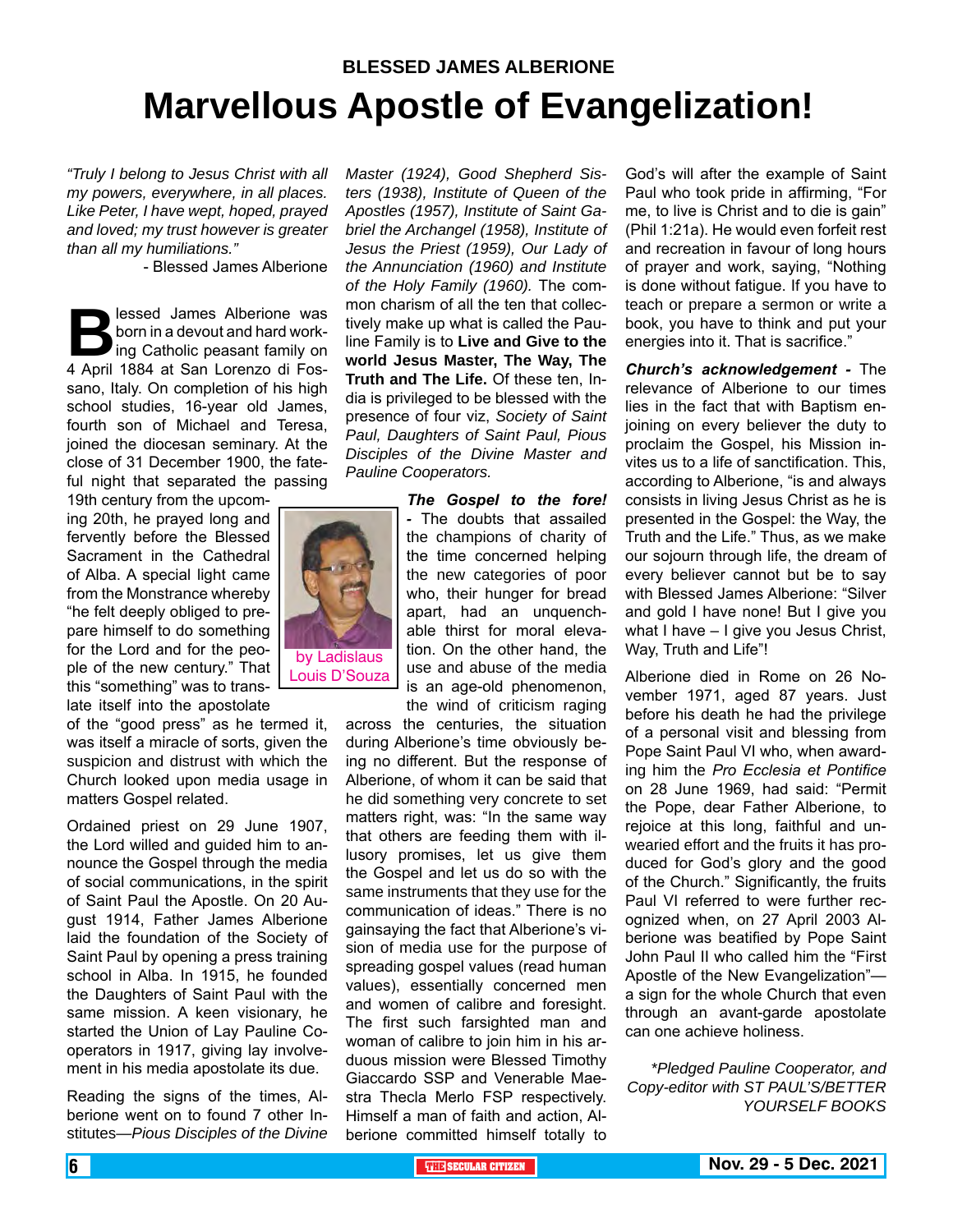# **Beware of Addictive Behaviour**

The Covid pandemic has brought<br>about a host of challenges in its<br>wake. It is an unexpected situ-<br>ation which seems to have no end in about a host of challenges in its wake. It is an unexpected situation which seems to have no end in sight. Being confined indefinitely at home has brought about stress and family members getting on each other's nerves. This has led to negativity and young and old resorting to habits that turn into addictions such as substance abuse, pornography, gaming and getting hooked on the social media. Addiction is escapism which seeks to minimize pain and maximize pleasure. This is an increasing mental health issue.

#### **What are some of the causes of addiction?**

- A) Some psychologists opine that genetics could have a role.
- B) Childhood trauma, physical, verbal and psychological abuse that shatters confidence and faith in human kind.
- C) Social and peer group pressure.
- D) Either poor parental supervision or overprotective parents.
- E) Wanting to experiment a substance as a lark with game changing consequences
- F) Escapism
- G) Environmental changes such as being in a hostel far from home
- H) Lack of social support
- I) Poor coping skills
- J) Being different. For instance if one comes from a poor family and goes to a college where the kids coming from affluent homes would have more money to throw around.

#### **How does one realize that one is slipping into addictive behavior?**

- 1. Craving : Seeking any justification for substance abuse such as alcoholism.
- 2. Increased tolerance : As we keep on taking eating, for instance, we gradually need more food to keep us happy and thus go on a binge.
- 3. Loss of control as addiction gives one a physical and psychological high.
- 4. Withdrawal symptoms : Physical or emotional changes when one cannot indulge in addictive behavior characterized by irritability and violence.
- 5. Neglecting alternate sources of enjoyment. I'd rather watch TV than read a book.
- 6. Continued use of the substance, for instance tobacco, despite being aware of the consequences such as self harm and damage to close relationships.

Psychologists advise that if an individual meets four of the above six criteria,

> then the time for denial is over and he/she needs to seek help.

#### **Steps to overcome an addiction :**

a) Reaching out to family and friends alone for support rarely yields results as by being supportive and loving, they inadvertently

become enablers. Furthermore, they are untrained. Hence when they don't get the desired results, they feel overwhelmed and helpless. It is difficult to continue to love someone when he/she is unable to change for the better.

- b) Accept that addiction is a mental disorder needing professional help. It is a malfunction in the circuits of the brain causing repetitive damaging behavior. Scientists have found a 'reward pathway' in the brain which keeps on getting activated.
- c) Education does not stop with school and college studies. If you feel that you are slipping into an addiction, knowledge and research are the first steps towards change. Understand the options open to you you. Discuss with your near and dear ones strategies to get out of these sinking sands. They should realize that you are hurting inside. Read up and be aware of tried and tested solutions.
- d) Talk to professionals to find out the best therapeutic approach to your

particular addiction. Go for the necessary treatment. Thinking that you have the wherewithal to get over your addiction by yourself is a utopian dream.

- e) Unfortunately in our society there is a social stigma attached to addiction as if the person is bad. This is due to a lack of knowledge. Don't be afraid of scorn and criticism. Your wellbeing is more important than the gossip of idle tongues.
- f) Today there are a host of helplines and support groups that one could resort to.
- g) Be patient with yourself and request your family and friends to be patient as anger often results in your becoming more secretive. They should listen to your point of view, accept relapses as a part of the process of getting cured. They should be alert to signs of you slipping back you're your old ways. Experts say that the opposite of addiction is connection to people who really love you – not the superficial connections of the social media. In this way you will feel less isolated and you will know that you belong.
- h) At the times when you are rational, request them to set boundaries, to be neither too harsh nor too lenient.
- i) Remember that you are unique and an individual who does not want to throw your life away. Getting over an addiction requires every ounce of your strength and willpower. Withdrawal entails you getting frustrated and feeling helpless. May be a change of scenery such as a vacation in a quiet place close to nature and "far from the madding crowd" could help you recharge your batteries. Getting over an addiction ultimately is a choice you have to make.
- j) Spend some time in prayer and meditation to bring about some calmness to your tumultuous brain.

The consequences of addictive behavior are too steep. It affects relationships within the family and others too. The path to abundant living is strewn with challenges but be confident that you will overcome these challenges.

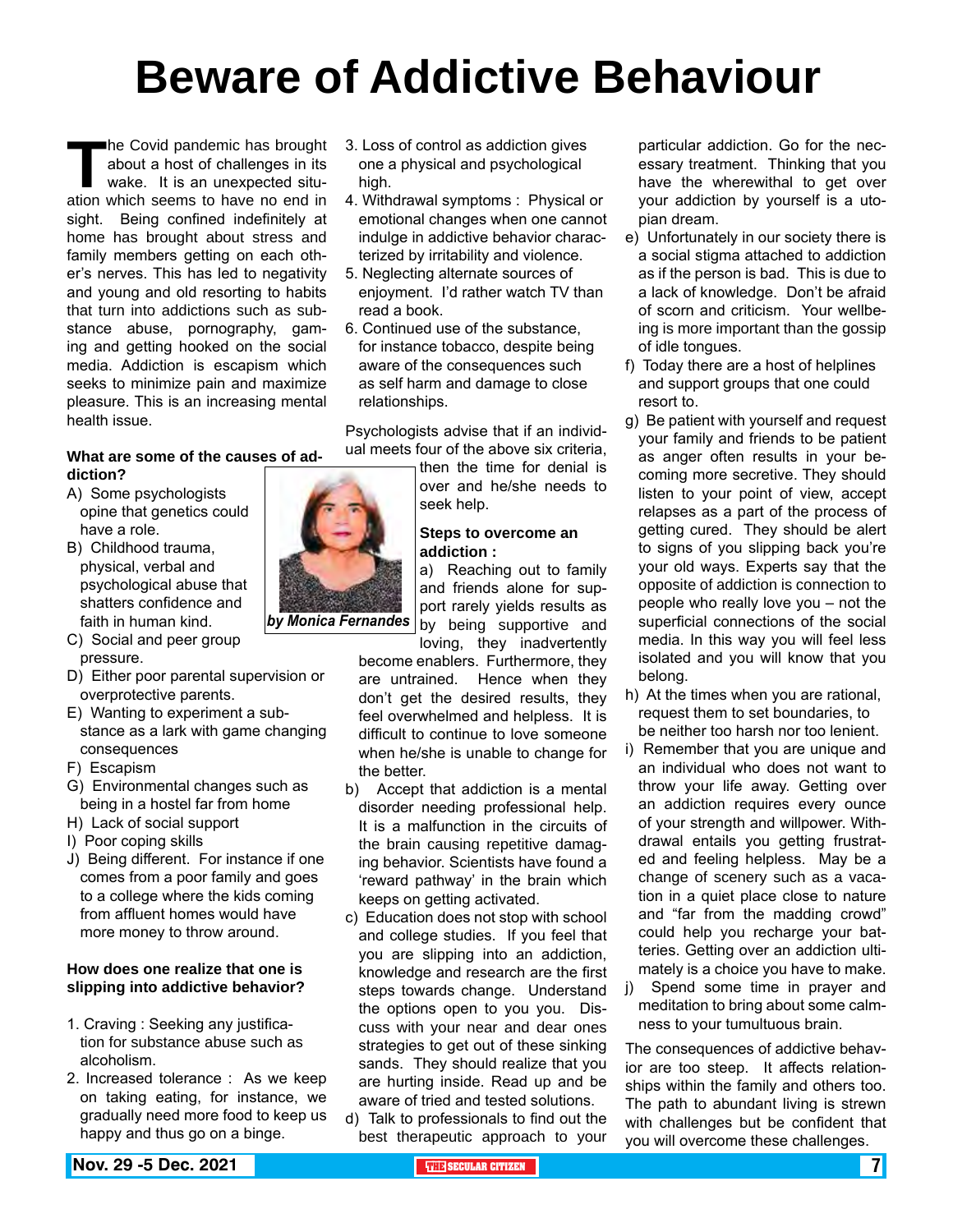# **Lost In Translation**

We are on the cusp of Advent,<br>Till not so long ago this was<br>the time that we started sending out the precursor of Christmas. Till not so long ago this was and receiving Christmas cards, now a thing of the past. A popular banner on these cards was "Glory to God in the highest, and on earth, peace to men of goodwill" (Lk 2:14).

This translation is from the King James Version, with its beautifully poetic language. Later, more prosaic, translations express it differently, especially the last phrase. Here is a selection. "Peace for those he favours" (The New Jerusalem Bible – the one I use),

"peace to all in whom he delights" (The New Community Bible), "peace to those with whom he is pleased" (Good News Bible). In Hindi Padmabhushan Baba Bulcke's text is "aur prithvi par unke kripapatron ko shanti". The Gideon's Hindi text is "jinme ve prassana hai". This comparison is just to

show that many things may get lost in translation.

Coming to the Synod on Synodality, I have a grave apprehension that much may be lost in translation into local/ regional languages. I am not a linguist. Yes, I got a distinction in English language in my Cambridge exams in 1965, but I always failed miserably in Hindi and got zero in Sanskrit! However, when I encountered Jesus 10 years later I knew that I had to learn Hindi if I wanted to share his message in U.P., where I live. I make no claims to being a language expert; but I would like to share some of the key words from the synodal process, and their Hindi equivalents.

The first jolt that I got was from the prayer card prepared by my parent diocese of Allahabad. "Synod" was

translated as "dharma sabha", which when translated back into English becomes a "religious gathering". However, the actual meaning of the Greek word synod is "walking together" that has now been modified to "journeying together".

My wife, who is an expert in English grammar, says that this is a transitive verb or phrase! Wow. For a sim-

#### **SYNOD ON SYNODALITY – PART V**

pleton like me I see the synod as an event, a process or action, therefore

> a verb. However, the Hindi translation of Sabha makes it a noun. All very confusing. Exactly the point. To faithfully convey the meaning and purpose of the synod one needs, not just the mastery of two languages, but even more importantly, to have the mind of Pope Francis. That isn't going to be easy.

Let us take some of the key synodal words and their literal Hindi translation: Communion (Ekya), Participation (bhaag lena), Mission (no Hindi equivalent), Discernment (Prabhed), Listening (Sunna), Synthesis (Sansleshan). I may be wrong, for my experience is limited, but I have never heard words like Ekya, Prabhed, Sansleshan used in common discourse. So how do we faithfully convey the synodal message and process?

Take the key word Synod (journeying together). The literal Hindi translation would be "ek saath yatra karna". This makes no sense because there is no such connotation in Hindi. We talk of shabdarth (literal meaning) and bhavarth (connotation). For several days I struggled to find the correct Hindi connotation for "journeying together" that could convey its true meaning.

I finally stumbled on it in the Hindi version of the peoples' anthem "We shall Overcome" (Hum honge kamyap). The relevant verse is "We'll walk hand in hand ... we shall overcome someday" (Hum challenge saath, hum honge kamyap ek din).The anthem's genesis is inspiring.

It was originally composed by Rev Charles Tindley of Philadelphia, an African Methodist Episcopal Church minister, born of slave parents in 1851. It featured prominently as a protest song during a labour strike by black women workers in 1945-46 in Charleston, South Carolina. It acquired worldwide fame when it became the anthem of Rev Martin Luther King Jr's civil rights movement. Slavery officially ended in the USA with the passing of the Civil Rights Act in 1964.

It was a long and bitter struggle, because nobody (in this case the Whites) easily surrenders their position of power, pelf and supremacy. King himself paid the price for it with his martyrdom. Rev Tindley in turn was inspired to write this anthem from this sentence in the New Testament. "Let us never slacken in doing good, for if we do not give up, we shall have our harvest in due time" (Gal 6:9).

The key take aways here are – never slacken, never give up, you will reap your reward in due time (overcome someday). Many civil rights activists and trade unionists have made this their anthem. My wife, who works among the specially abled (earlier called handicapped), also has this as their theme song.

It is in this context that the synod should adopt this as its anthem. It talks of those on the fringes, the marginalized, the voiceless. They are the handicapped of the church. The comparisons are so obvious. It took over a century of struggle to overcome white supremacy.

In like manner, 56 years after Vatican II ushered in a synodal (participatory)



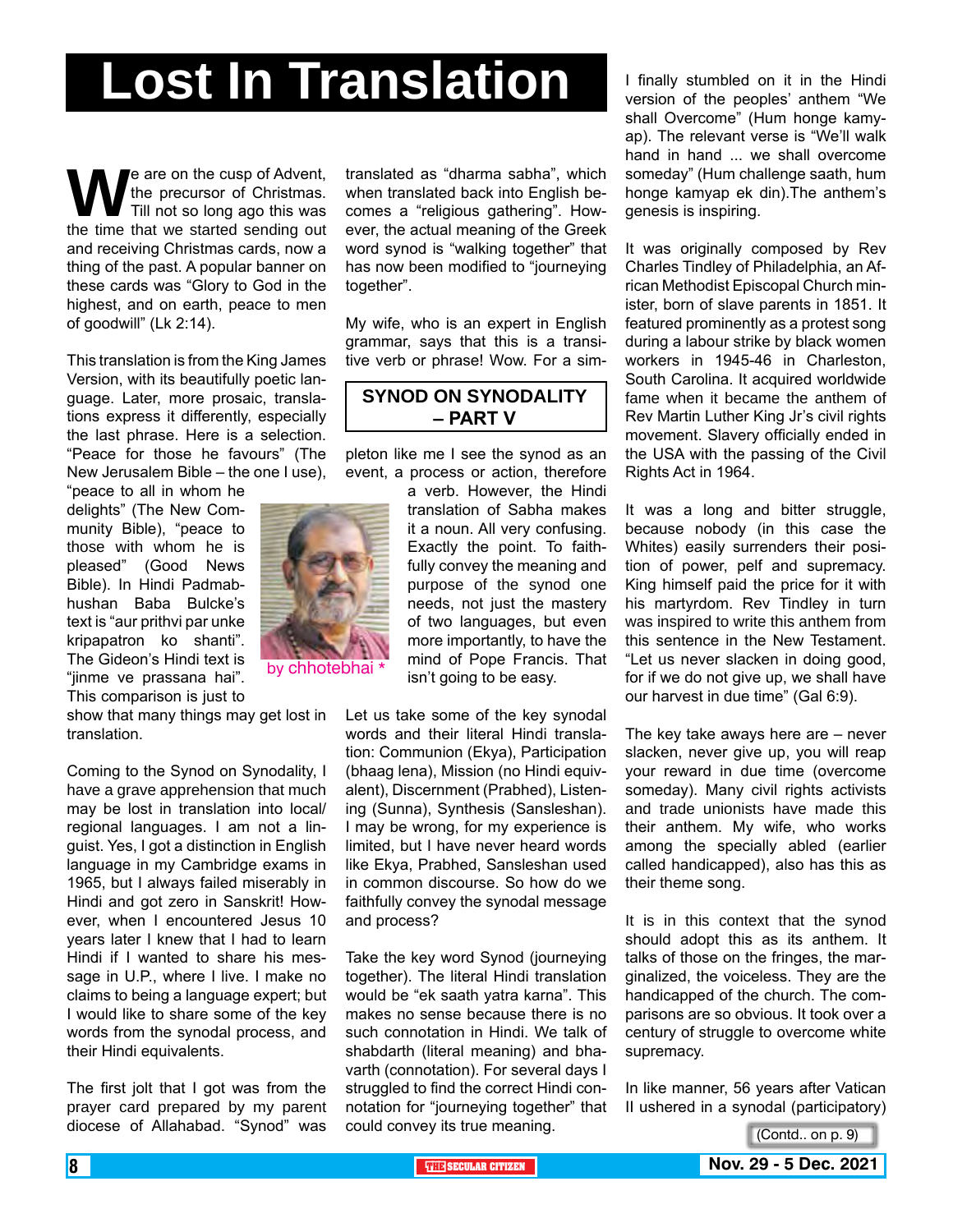#### (Contd.. from p. 8)

church, that vision has remained unfulfilled. Pope Francis, in humility and sincerity, has recognized this. That is why this 84 year-old is racing against time to make this a reality. Again, the clerical supremacists from the USA or France may attempt to assassinate him for doing this. Now we should not put the clock back. Vatican II, and now Pope Francis, have set the ball rolling.

There are two glaringly obvious reasons why the ecclesiology of Vatican II has not happened. The first is because those who know (the hierarchy and clergy) don't want it to happen. Nobody voluntarily surrenders power. The other, not so obvious reason, is the total ignorance of the laity and their resultant servility. This has resulted in "clericalism" that Pope Francis says is the scourge of the church today.

The problem with lay leaders is that they "slacken". They think that one meeting or statement is enough. They then go back into hibernation, and expect miraculous change! But we are told that if we seek to reap the harvest we cannot afford to slacken, to be lax. We have to keep up the pressure, even if it results in our assassination. Physical assassination may not occur, but character assassination will definitely be on the cards.

Lay leaders that truly seek the reform and renewal of the church will be quickly branded as anti-church or anti-clerical. They will not be invited for diocesan consultations. They will not get status-enhancing appointments to ecclesial bodies, or sent to Rome as delegates. So what? If one believes in a cause then one must be prepared to pay the price and not seek earthly reward.

Do not slacken. Even if something is lost in translation, it should not be lost in transition. Let us walk hand in hand for we shall overcome someday, hopefully sooner than later.

*• The writer is the Convenor of the Indian Catholic Forum.*

## **Crypto Causes Concern**

**D**uring the eighties bank custom-<br>ers did money rotation using<br>the hall through the hards which trade bills, through the banks, which we called "kite flying" and punished the customers and the managers and staff of the branches and today we call it cryptos. We were told that rolling stones gather no moss, but the cryptos the noiseless coins growing disproportionately. Jayalalithaa and Sasikala would never have been jailed, if they had kept their wealth in cryptos because there is nothing disproportionate as we worship money. It is true that this one is the only true God with no religious fences and worshipped religiously.

China's crackdown and other various factors are responsible for falling in prices of Bitcoin.Top coins such as

Ethereum (ETH) and popular meme coins such as Shiba Inu (SHIB) and Dogecoin (DOGE) have fallen over 10 per cent over the last seven weeks. The topmost cryptocurrency by market capi-

been falling continuously for

the last three days and is now trading below \$60,000.

Top coins such as Bitcoin, Ethereum (ETH) and popular meme coins such as Shiba Inu (SHIB) and Dogecoin (DOGE) have fallen over 10 per cent over the last seven weeks, according to Coinmarketcap.com. These figures indicate that market sentiments can move in any direction irrespective of the fact that whether it is a largecap company IPO or a small-cap. According to the Economic Times data,

## **Translation Service available Announcements, Notices, Prayers, Books, Ads., Etc. from**

**English to Konkani** *( Kannanda, Romi Scripts) and*

**Konkani to English** *Contact:* **9820485389**

100 out of 164 IPOs since 2008 are trading below their issue price. Of the remaining stocks that have given positive returns, only 44 companies have given double-digit returns. The benchmark Sensex, on the other hand, has doubled during this period.

Meanwhile, many analysts feel that some IPOs fail because they may have been priced aggressively, though the share performance also depends on various other parameters including industry outlook, quality of business and management. India has been witnessing a great run in the equities market for the past 1.5 years, with Sensex touching over 60k and Nifty crossing 18k on several trading sessions. With such a positive enthusiasm in the bull market, companies

> are not leaving any chance to make a debut in the market.

> Just in 2021, Dalal Street has seen around 46 IPOs, with Paytm, having an issue size of Rs 18,300 crore, triumphing over Coal India becom-

talisation, Bitcoin (BTC) has C.K. Subramaniam ing India's biggest IPO in over a decade. However, the

> digital fintech firm disappointed the investors after it made a weak market debut with stock crashing 20 per cent. The stock opened at Rs 1,950 on the National Stock Exchange and the listing price on the Bombay Stock Exchange was Rs 1,955, against the issue price of Rs 2,150. Paytm is not alone in the list, many such biggest IPOs in the last 10 years have let down the investors.

#### **Now get your digital copy of**

**THIR SECULAR CITIZEN** 

#### **through WhatsApp / Email**

Subscribers in India and worldover can now get their Digital copy of The Secular Citizen by WhatsApp / email every week. Annual Subscription : Rs. 600 *Contact :* **+91 - 9820485389**

**or** 

**secular@sezariworld.com**

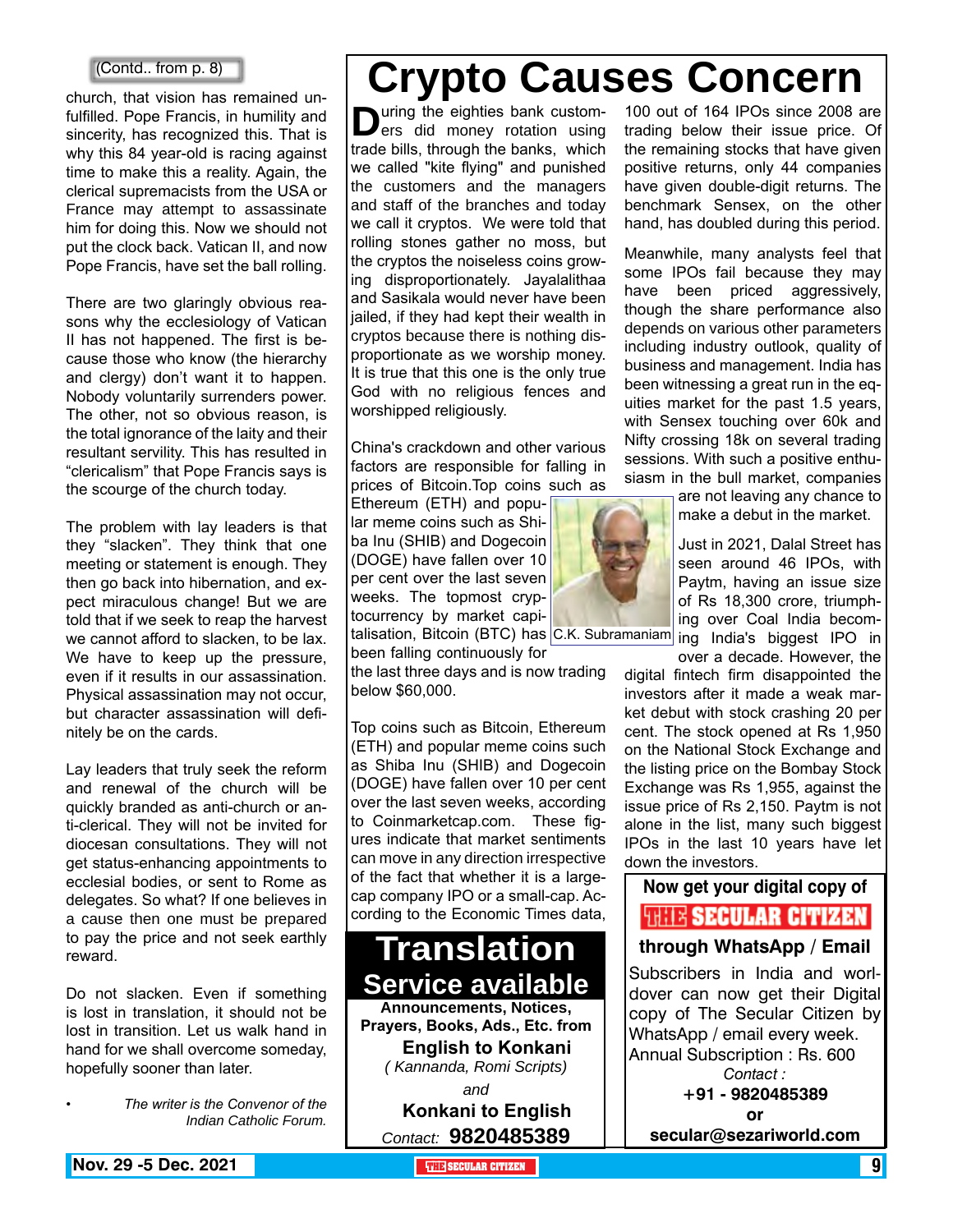

Our farmers know the way, go the way and show the way! Thanks to their relentless struggle and their great sacrifices, for all of us – the three anti-farmer laws have finally been repealed. For more than a year now – with blood, sweat, toil and tears, their protest has continued unceasingly. In

heat and cold, in the pouring rain and under the blistering sun – they did not stop! They did not cave in to threats and intimidation, to derogatory remarks ('andolanjeevi', 'khalistani', 'terrorists', 'just a few of them', 'anti-national' and much more and worse) <sup>BY FR. CEDRIC PRAKASH</sup> still plenty of critical and urand a corrupt deal to buy off some of them; the Govern-

ment and their ilk were clearly hostile to them: foisted false cases, employed the divide and rule tactic, even mowed down some of them to death. Officially, about seven hundred of them have died! Most of the media which is 'godified', corrupt and biased, blanked out this biggest and longest protest in the world! Braving all odds and a raging COVID-19 pandemic the farmers continued! Today they have triumphed! A lesson for all to learn! Let us learn from our farmers!

The farmers will continue their protests, till it is absolutely clear that all their demands are met unconditionally. With the ensuing elections both in Uttar Pradesh and Punjab, they are aware that this could be just an election gimmick. The BJP and their al-

lies are expected to lose badly in both States; the most obvious thing for the Government to do was to 'roll-back' hoping it will bring them dividends at the hustings. The Prime Minister is clear: he is convinced that these laws were meant to 'benefit' the farmers; he speaks of the opposition of 'a few'. So why then a repeal? The government is

> still silent on some of their major demands – including the Minimum Support Price (MSP)! The farmers are no fools- they know the way!

Let us learn from our farmers because the nation has SJ gent issues to address. For

one, the Unlawful Activities Prevention Act (UAPA) should be repealed immediately and unconditionally. It is used as a weapon to intimidate and harass, to incarcerate and to kill (as we have seen in the case of Fr Stan Swamy). It is used selectively: to silence dissent and against those who stand up for truth and justice; those who uphold the rights and freedoms enshrined in the Constitution of India; those who accompany the Adivasis and Dalits, the exploited and the excluded, the poor and the vulnerable in their quest for a more humane and equitable society. Those who demand greater freedom of speech and expression: the right to write and speak about 'Two Indias' – without fear and favour and in total freedom! Several are languishing in jail today because of the UAPA!

Then there is the Citizenship Amendment Act, which should be consigned to the fires that are meant to burn all that is evil and insidious. These amendments are patently discriminatory and against the letter and spirit of the Indian Constitution. It goes against the ethos of the time-tested 'Atithi Devo Bhava', (You become the one who considers that Guests are equivalent to God). This spirituality prescribes a dynamic of the host–guest relationship, which embodies the traditional Hindu-Buddhist philosophy of revering guests with same respect as God. Indians also freely use the phrase 'Vasudhaiva Kutumbakam' (The World is One Family!"). It is sheer hypocrisy that the amended CAA targets people of a particular faith. The farmers did not accept double-speak and hypocrisy from the Government!

We have the three anti--worker Labour Code Bills which were passed by Parliament on 23 September 2020 – without an opposition -which must be abolished immediately. The ordinary workers of our country have suffered immensely because of the pandemic: the Government denied them the possibility of returning home by public transportation after the lockdown was announced on the night of 24/25 March 2020. They were denied the wages due to them at that time. On their return after several months, many had to work long extra hours with less than half the wages! The three codes: the Industrial Relations (IR) Code, the Occupational Safety, Health and Working Conditions (OSH) Code, and the Social Security Code, along with the Code on Wages, 2019, amalgamate 44 labour laws –add to the misery of the workers! There are several provisions in the Codes which are problematic and violate the rights of workers; besides, the process by which they were pushed through was hardly transparent. All central trade unions were opposed to the amalgamation of the hard-won labour laws and had submitted their objections on several occasions. The Government however, has not relented and in favour of the

(Contd.. on p. 11)

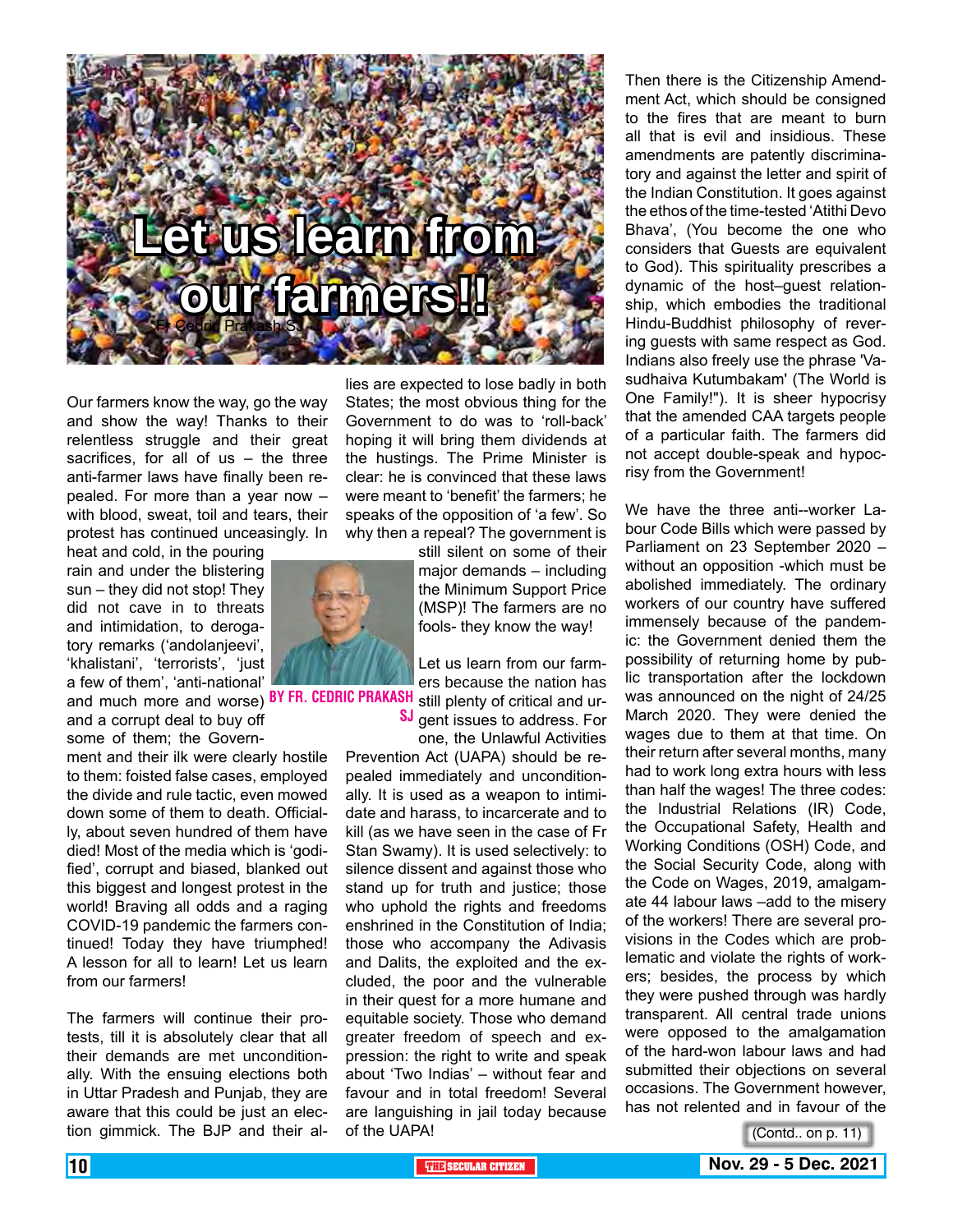#### (Contd.. from p. 10)

powerful anti-labour corporate sector. The farmers tell us that these codes can be repealed if the trade unions are organised and united!

The rights and dignity of the Adivasis have to respected; particularly with regard to jal, jungle aur jameen and the right of forest dwellers to live in a place they have called home since time immemorial. On 2 October 2021, The Union Ministry of Environment, Forest and Climate Change (MoEF&CC) released a consultation paper on fourteen proposed amendments in Forest Conservation Act, 1980 with reference to the amendments made in 1988 in this Act. The MoEF&CC has also cosmetically invited comments and feedback on this paper within a month of its release. The Government is making every effort towards providing 'ease of doing business' to its cronies. This latest move needs to be seen in the same context. It is effectively reiterating through these proposed amendments that this step is aimed at providing exemptions to businesses in the garb of 'development'. It is a blatant and very conscious larceny (theft of personal property) of village resources. The nexus between the mining mafia, the crony capitalists and the Government is obvious! More than two million of them and other forestdwellers still remain at risk of forced displacement and loss of livelihood after their claims to stay on in their habitats under the Forest Rights Act were rejected. Many Adivasis from the Kevadia area (which is around India's latest 'white elephant' – a gross statue in the name of Sardar Patel) were made to leave their homes overnight. Panchayats (Extension to Scheduled Areas) Act, (PESA) 1996 -a law enacted for ensuring self-governance through traditional Gram Sabhas for people living in the Scheduled Areas is officially violated! Fr Stan Swamy and others were fighting for these rights which were denied to the Adivasis. The farmers have not allowed the crony capitalists and the corporate mafia to destroy their livelihood!

bio-diversity is being destroyed! India cut a very sorry figure at the recently concluded COP26. Inspite of being the world's fourth biggest emitter of carbon dioxide, India said that it would cut its emission to net zero only around 2070! Most of the world leaders agreed to do so by 2050. In the meantime, the Government and their ilk continue to auction coal blocks, destroy forests and other natural resources for their profiteering. Effluence and other hotel and industrial waste have turned the River Sabarmati in Ahmedabad to a cesspool, the pathetic scene of corpses floating on the River Ganges, the unbelievable levels of air pollution in Delhi, the destructive unseasonal rains in Chennai and elsewhere, the landslides in Kerala and Uttarakhand due to the ecological devastation of the Western Ghats and the Aravalli Range - are some indicators to show that the ruling regime does not care for our common home! The agrarian community  $-$  with their small farms and sustainable agriculture -are the backbone of the Indian economy. They continue to be so!

The National Education Policy (NEP)2020, must be halted immediately! In its current form the implementation of the NEP 2020 is grossly undemocratic as it does not have the approval of the Parliament. There are several other reasons to object to it: one of them is that the NEP 2020 is anti-constitutional as it overrides the rights of state governments for taking important decisions about education which is a subject in the Concurrent List of the Indian Constitution which state governments should decide. It denies state governments their constitutionally provided federal power to take necessary academic and pedagogic decisions by imposing centralized regulatory bodies, centralized eligibility and evaluation tests and even centrally coordinated tests at classes 3, 5, and 8 in schools. Besides the NEP is designed to cater to a segment of India's elite and it will also systematically exclude India's poor and disadvantaged sections. The farmers are clear – that reform and change are important but only when the disadvantaged sections of society are given their due importance!

Minorities particularly the Muslims and the Christians are at the receiving end of a brutal regime which discriminates, denigrates and demonizes them. Many of the farmers are Sikhs (also a minority!) and derogatory language has been used against them! The socalled 'Love Jihad' and anti-conversion laws are anti- constitutional and undemocratic. Declare that everyone has the right to freely preach, practise and propagate one's religion, to embrace the religion of one's choice and/or marry the person of one's choice. Restore Articles 370 and 35A to the people of Jammu and Kashmir immediately! Come down heavily on undemocratic acts like we see in Gujarat today, where the livelihood of ordinary people is destroyed just because they sell non-vegetarian food in public or in Gurgaon where the Muslims are prevented from doing namaz in public spaces – which hindered no one! Tripura is burning: Muslims there are targeted today in one of the most peaceful and harmonious States of the country! Christians are hounded and beaten up, churches and prayer halls are razed to the ground! Those who spew venom and hate on the minorities do so with impunity and with the assured certainty that they will get all the immunity they need! The farmers show us that minority-bashing is not in the interest of the nation!

It has never been as bad as this before in the country. On every global indicator/ evaluation. India today is at the bottom of the pit! In fact, countries which for a long time were regarded as 'bad' – are faring today much better than India at the moment. The rich continue to become richer! The marginalised and minorities, the excluded and exploited, the women and children, the Adivasis and the Dalits continue to be at the receiving end of a vicious and vengeful system, which is corrupt and partial. The law-and-order mechanism has also failed on several fronts! The farmers teach us that 'enough is enough' – unitedly we have to halt this rot!

(Contd.. on p. 12)

The environment and our precious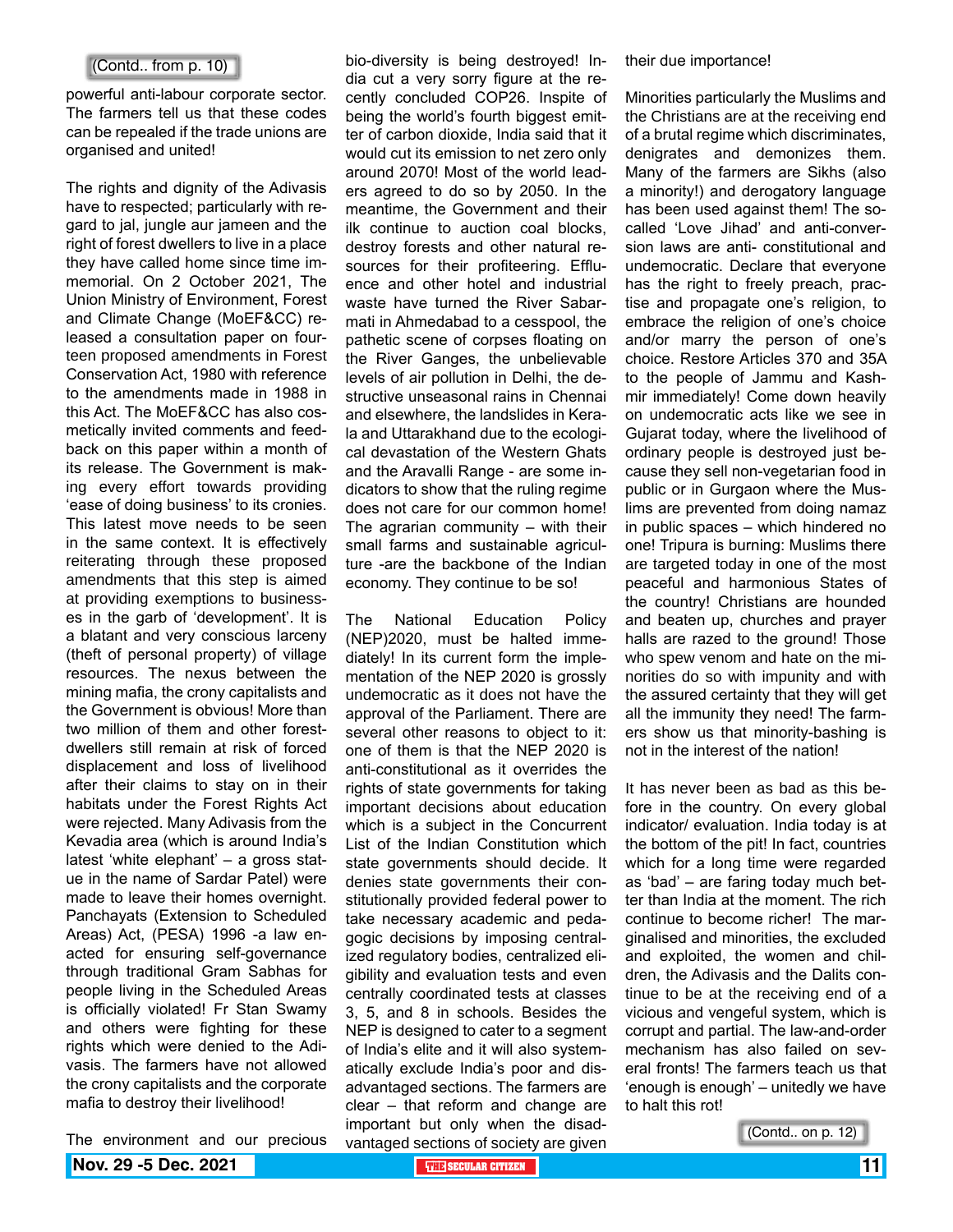#### **The Perfect Son.**

A: I have the perfect son.

- B: Does he smoke?
- A: No, he doesn't.
- B: Does he drink whiskey?
- A: No, he doesn't.
- B: Does he ever come home late?
- A: No, he doesn't.
- B: I guess you really do have the perfect son. How old is he?
- A: He will be six months old next Wednesday.

#### \*\*\*\*\*

A family of mice were surprised by a big cat.

Father Mouse jumped and and said, "Bow-wow!" The cat ran away. "What was that, Father?" asked Baby Mouse. "Well, son, that's why it's important to learn a second language."

\*\*\*\*\*

A: Why are you crying?

B: The elephant is dead.

A: Was he your pet?

B: No, but I'm the one who must dig his grave.

\*\*\*\*\*

- A teacher asked a student to write 55. Student asked: How?
- Teacher: Write 5 and beside it another 5!

The student wrote 5 and stopped. teacher: What are you waiting for? student: I don't know which side to write the other 5! \*\*\*\*\*

Son: Dad, what is an idiot?

Dad: An idiot is a person who tries to explain his ideas in such a strange and long way that another person who is listening to him can't understand him. Do you understand me? Son: No. \*\*\*\*\*

The real estate agent says, "I have a good, cheap apartment for you." The man replys, "By the week or by the month?"

The agent answers, "By the garbage dump.." \*\*\*\*\*

Customer in a restaurant: I would like to have a plate of rice and a piece of fried chicken and a cup of coffee Waitress : Is it enough Sir? Customer : What? Do you think I can't buy more?



\*\*\*\*

Once there were three turtles. One day they decided to go on a picnic. When they got there, they realized they had forgotten the soda. The youngest turtle said he would go home and get it if they wouldn't eat the sandwiches until he got back. A week went by, then a month, finally a year, when the two turtles said,"oh, come on, let's eat the sandwiches." Suddenly the little turtle popped up from behind a rock and said, "If you do, I won't go!"

\*\*\*\*

- A: Why are all those people running?
- B: They are running a race to get a cup.
- A: Who will get the cup?
- B: The person who wins.
- A: Then why are all the others running?

\*\*\*\*

- Patient: Doctor, I think that I've been bitten by a vampire.
- Doctor: Drink this glass of water.
- Patient: Will it make me better? Doctor: No, but I'll be able to see if

your neck leaks.

#### \*\*\*\* Said to a railroad engineer: What's the use of having a train schedule if the trains are always late. The reply from the railroad engineer: How would we know they were late, if we didn't have a schedule? \*\*\*\*

A nervous old lady on a bus was made even more nervous by the fact that the driver periodically took his arm out of the window. When she couldn't stand it any longer, she tapped him on the shoulder and whispered on his ear: "Young man...you keep both hands on the wheel...I'll tell you when it's raining!" \*\*\*\*

A man was pulled over for driving too fast, even though he thought he was

#### (Contd.. from p. 11)

On 26 November, we observe another Constitution Day. We need to internalise and own the letter and spirit given to us by our Constitutional fathers in 1949 that this great Charter – is respected, protected and actualised to the minutest detail, for every single citizen of our country and particularly to those whose rights and freedom (which have guaranteed by the Constitution) are trampled upon! The farmers demonstrate that this is a non-negotiable! We The farmers have shown us that the people of India can no longer be fooled by or accept empty rhetoric; promises of 'acchhe din'; political gimmicks of populism (like embracing the Pope) and manipulations; divisive, discriminatory and dangerous agendas; lies and 'feku-isms'; dictatorial and fascist ideologies. Their painstaking protest is a definite directive that one should not rest until the dream of justice, liberty, equality and fraternity is realised and belongs to 'we the people'! That relentless struggle, which our farmers epitomise, will continue till Truth triumphs!

The journey of the farmers is still not over! But they definitely know the way, show the way and go the way for the future of India! Let us have the openness, the humility and the courage to learn from them!

*\*(Fr. Cedric Prakash SJ is a human rights & peace activist/writer.*

driving just fine.

Officer: You were speeding.

Man: No, I wasn't.

- Officer: Yes, you were. I'm giving you a ticket.
- Man: But I wasn't speeding.
- Officer: Tell that to the judge! (The officer gives man the ticket.)
- Man: Would I get another ticket if I called you a jerk?
- Officer: Yes, you would.
- Man: What if I just thought that you were?
- Officer: I can't give you a ticket for what you think.

Man: Fine, I think you're a jerk!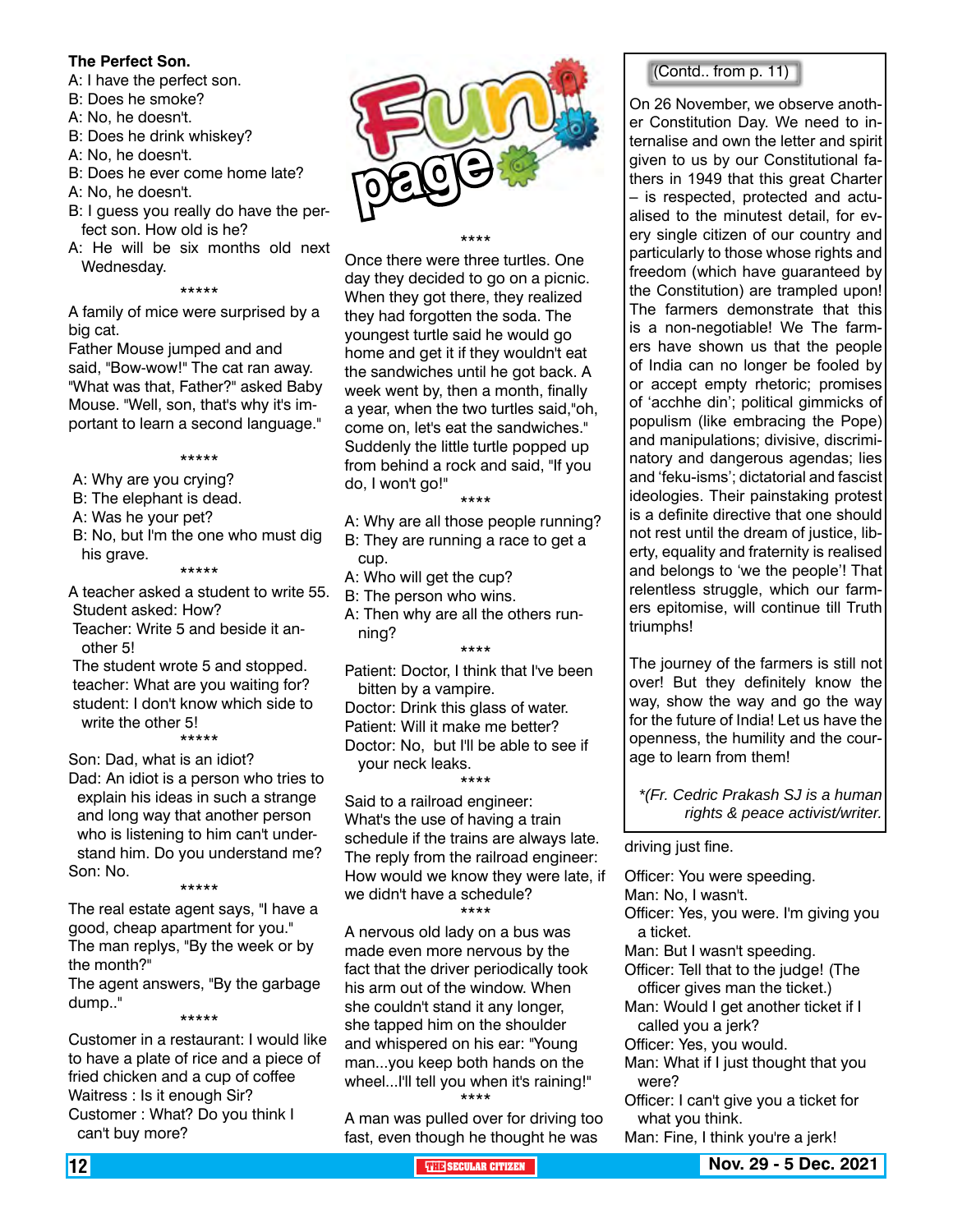#### **REJOICE AND CELEBRATE GAUDETE SUNDAY 12th December 2021**

**Third Week of Advent**

Care for our Common Home (LS Encyclical), invites us to celebrate Earth, the Sacred Manger, birthing the many incarnations of *Emmanuel*-God with us. *Meister Eckhart* often said, why talk about Jesus' birth a thousand years ago, if he is not born again among us today?



Cop26 in Scotland ended on 12th November 2021, while the world awaits us, the future unfinished. As we plunge into this unknown, unfolding a new tomorrow, allowing our future to happen now, let us listen deeply to its call. Patient and with open, empty hands, let us play our part in the Great Cosmic Drama. Let us **RE-JOICE** and celebrate Gaudete Sunday (Rejoice/Joy in Latin); lighting the only pink candle in the Advent Wreathes with meaning and freedom, giving birth to what has never happened.<br>
Great Cosmic Drama-Painting by Mudita rscj



True joy comes with preparation and repentance, growing ourselves and our living testimony to Joy. John the Baptist emphasized preparation and the need for repentance. We need to feel the joy of preparing the way for the Lord. It is a call to be deeply felt and relished. To increase our joy, we need to be generous and share our resources (Lk3:11), not out of pity but out of love and kindness, especially with the poor (See LS#49). Such sharing doubles our joy, is contagious and triggers an entire movement of giving, especially to those in need.

Oxytocin is a chemical in our body that makes us feel warm, good, connected /bonded and loved. Acts of kindness and generosity release oxytocin in our bodies; even witnessing such good deeds releases a surge of this chemical. The more oxytocin we have in our body, the more generous we become. It is *Mother Nature's way of trying desperately to get us to look after each other i.e. all God's creatures* (See FT#88). We live in a world filled with hunger and deprivation (See LS #49). Sharing is a sure sign of repentance of a world that has kept the have-nots as have-nots. There can be no repentance without returning to justice. Justice demands integrity and honesty. Greed and hoarding corrode from within. One experiences content but not joy. For sanity and sanctity, we need to act justly. Justice causes joy for the giver and the recipient. Even a small act results in a big transformation.

To manifest repentance we need to challenge discouragement by feeling and trusting God's presence in our midst (Zep.3:5-6). We experience tremendous joy when we feel God's accompaniment and know that He is the doer. We are merely the instrument. Christians need to be living testimonies of the Gospel by fearlessly testifying to the joy that comes from having a deep encounter with God, deflecting attention from ourselves and inviting others to trust in what we testify.

In our stress-filled and fast-paced world, relaxed and necessary time for healthy relationships, fun, laughter and happiness etc. are becoming a rarity (See LS #237). The fundamental Christian disposition to life is joy. Pleasure belongs to the realm of the bodily senses, happiness belongs to the idea of possession e.g. externals, while joy belongs to a deeper reality, a realization of a connectedness with God, nature and others.



The Cosmic Christ- Icon by Mudita rscj

Gaudete Sunday is the right week to reflect and deepen our joy, by preparing for it, for it can be elusive. Joy can only be experienced in wonder and stillness. Our multi-tasked, press-button generation is in a hurry. We need to slow down. Nature teaches us to be patient, enjoy the present moment and wait for the fruits of the ground to ripen. We need to find goodness around us. God is in our midst saving us by working through bold and selfless COVID-19 and other warriors of Hope (See FT #54 and LS #244), Science, Research, Vaccines etc. Finally, we need to believe in transformation. Another world is possible (See FT#183), for nothing is impossible for God. What is my level of joy? How consistent is it? How do I manifest my repentance? Am I willing to commit to *JPIC/Laudato Si/Fratelli Tutti* or do something nice for someone with no expectations of anything in return?

*Myopic, extremist, resentful and aggressive nationalism are on the rise. Goodness, together with Love, Justice and Solidarity, are not achieved once and for all; they have to be realized each day* (See FT#11). Repentance must be manifested in visible actions or else it will remain a mere dream (See FT#10), a unicorn, a rainbow, an idea or a concept. Genuine repentance is bound to lead to genuine actions, resulting in genuine joy.



Dr (Sr) Mudita Menona Sodder rscj Sophia College Campus, Mumbai 21st November 2021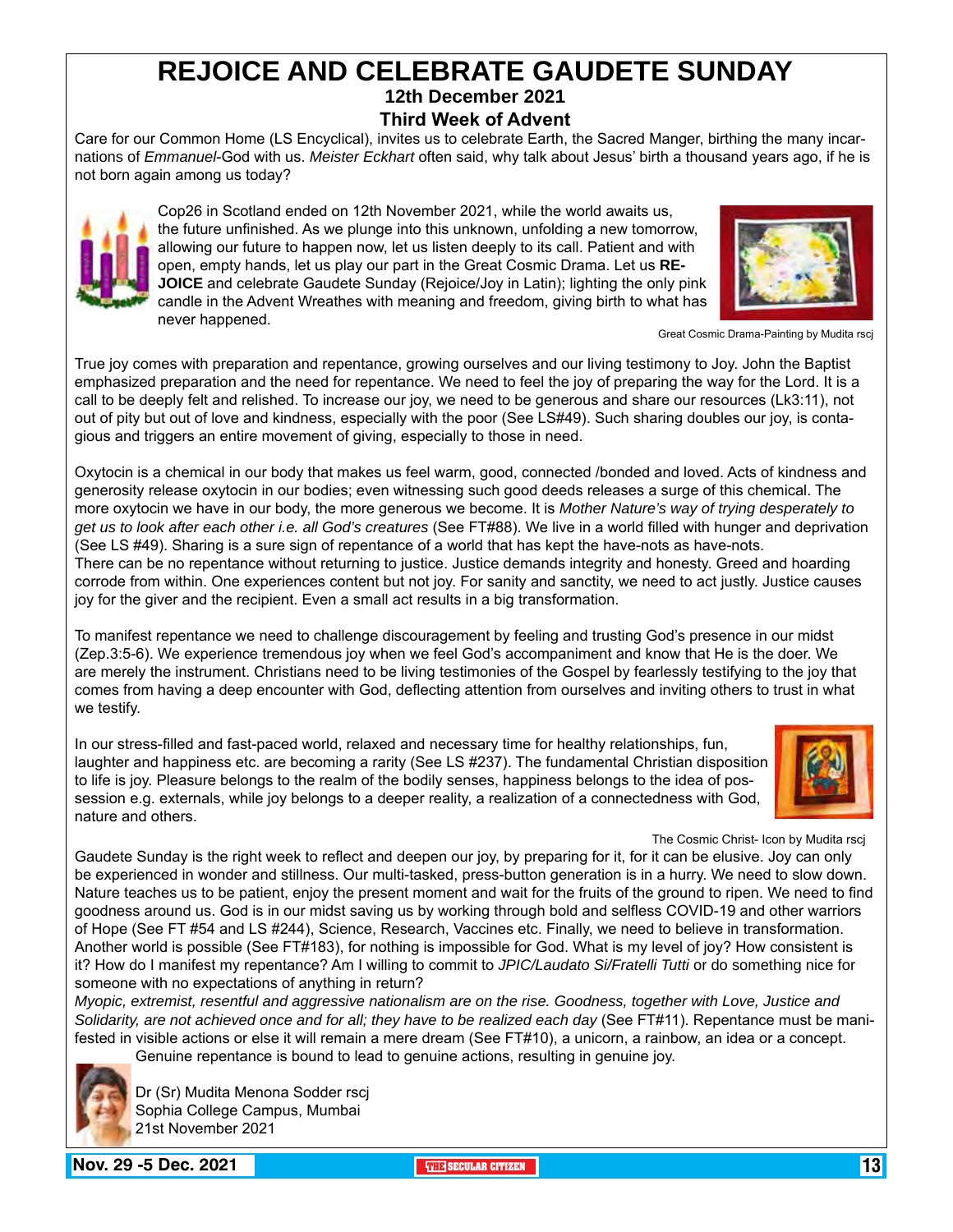# **Suffering in Silence**

If is indeed very sad to read newspapers or watch news these days. All that we come across is bitter news, which in a way disgust and depresses t is indeed very sad to read newspapers or watch news these days. All that we come across is bitter news, all who read it. Recently when I was going through the posts shared in one of the social networking platforms, I came across an article where a 12-year-old girl was abused and killed by her own relatives. Below the news, I also read that many people were protesting and pressurizing the judiciary to take action immediately. It was good indeed to know that public had taken the initiative to fight and stand by the grieving parents. Yet again, an innocent girl had be-

come a prey to her family's

Thinking about this whole issue, I started wondering that there are so many ways in which a woman is targeted and abused. Major issues are bought into light, but

feud and vengeance.

what about small issues which happen within closed doors? No one understands the pain. I would want to throw light on a few issues which may sound silly, but definitely most of the women go through them in silence.

Right from a tender age, a girl is expected to live by certain norms and prejudice set by the society. I remember an incident. While talking to my friend over a cup of coffee, she discussed with me her fascination for martial arts. She was quite athletic and had an ambition to master Karate, but was not permitted by her parents. They felt it was something that had to be learnt by a boy and they forced her to join dance classes. My friend was learning dance from eight years just for the satisfaction of her parents and had absolutely no interest in what she was learning. Even today, most of the parents fulfil their dreams through children. It is not wrong if the children are happy, but it is not good to force a child to take up something which they are not interested in. It is time we stop differentiating based on gender and openly encourage our girls to take up what they are interested

in. It is sad to know when the world is progressing at a rapid rate, there are a few parents who feel that it is not worth to educate girls and instead get them married off. There are hundreds of girls who are intelligent and ambitious, but suffer in silence because they are helpless to voice out what they want to learn and become in life.

The next important step in a girl's life is marriage and the drama that surrounds it is quite difficult to explain. I would not quote examples of others' life, but share the experience which

> I went through. Being on the heavier side, I was always body shamed and asked to reduce my weight. More than people advising me to reduce my weight for my good health, I found people around asking me to reduce in order to get married. I still remember when I had been to my native

and was sitting with all my relatives, my aunt rather made an insulting comment. She told me that it is very difficult to find a good educated boy for me as I am not slim. She also said that I do not wear modern clothes and wear plain salwar and scapular around my neck which no guy likes these days. She concluded her remarks by saying that I would have to marry an old man because he would suit me better. Well, these comments did hurt me, but what it made me realize is that, at every stage, a woman needs to fit the bill. If a man is bald or fat, a girl cannot express her dislike and is blamed to be choosy and have attitude. On the other hand, if the boy complains that the girl is fat or not tall, then immediately a girl is forced to change herself to suit into the brackets of a perfect girl. It just does not end here. If a girl is slightly modern and dresses up stylishly, she is again judged and mocked and labelled as someone with 'loose' morals. In the name of getting a girl married, she undergoes so many insults, pain and all this she bears in silence.

After marriage, she is expected to be

in a certain way. Dress and eat by the standards set by her in-laws. What I really do not understand and accept is the fact that a girl after marriage is expected to compromise in the name of adjustment. My colleague was recently sharing an incident related to her proposal, where she was asked not to work for a year after marriage, as the boy's sister was jobless and she would feel bad to see her future sister-in-law working. So, the girl, who would marry, had to wait till the boy's sister finds a job, after which if everything was fine, could resume her work. Where is equality? I was astounded by this proposition and rather glad that she rejected the proposal. Why should a woman sacrifice her dreams and passions just because she is married? I have had friends who were wonderful singers, dancers, artists, and painters who after marriage have given up everything just because their in-laws and husband feel that pursuing their passion would not allow them to fulfiltheir responsibilities as daughter-in-law and wife. Why are women not encouraged? Is it not a crime to strip a woman of her identity and force her to kill her dreams? Unfortunately, no one talks about it.

I know that every woman needs to adjust to the new family and keep the family united. But what if the new family does not co-operate with her? Why does the society forget that the efforts must come from both the ends? I see around me, when a married woman chooses to live separately with her husband, she is accused and blamed of separating her husband from his parents. But why does anybody not think about the girl? Sometimes a girl is seriously abused. She is not allowed to go out, dress up in a certain way, and not allowed to speak out. In spite of all this, when she demands for justice, she is said to have attitude and is accused of breaking the family. I have seen in many houses where a daughter and daughter-in-law co-exist. Any harm that happens to your daughter at her in-laws' place is termed to be sad, but when your own daughter-inlaw goes through the same hell at your place, she is expected to adjust. What justice is this? So many women around

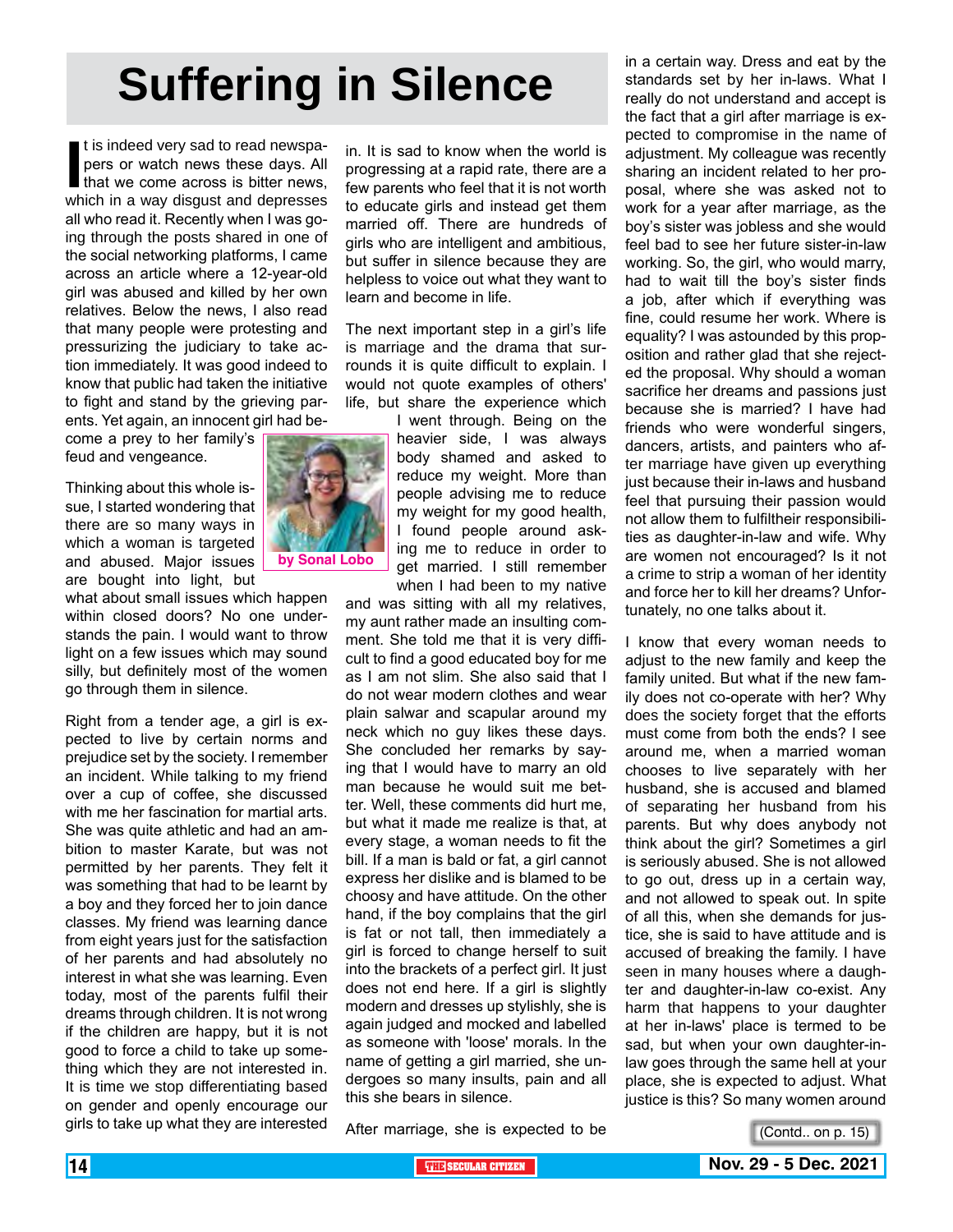#### (Contd.. from p. 14)

are suffering all of this in silence.

If raping and abusing a woman is a terrible crime, then one must remember that crushing a woman's passions and dreams is also a crime. When a woman dares to trespass all this and starts her journey towards her dreams, she is again questioned and judged. I remember when I first decided to publish my poetry book, only my husband and parents encouraged me. Others laughed at me and thought it was stupidity. Yet, I faced all this and came out with my first poetry book. Many genuine people complimented me and appreciated my talent. But there were a few who laughed and judged me. Marriage is not a passport for a woman to forget her parents and go away from them. If it is the responsibility of man to take care of his parents, then it is the responsibility of a woman to take care of her parents.

We see protests and marches demanding justice for women. I guess all this will not help if we are not fighting for the lady in the house. Be it your wife, sister, mother, daughter-in-law or anyone - respect begins from home. Respecting a woman does not mean just feeding her and giving her a place to live. It means to understand a woman, give her freedom and space to voice out her opinion. Treating women with dignity and equality is the biggest step towards reducing crime against her. When you lend her support, she will give her everything to the family which most of them have forgotten. Woman, they say is the highest reservoir of untapped talent. Let us not turn a blind eye towards the needs and wants of a woman. Let us strive to provide a platform to them so that they may come out of their cages and be the best version of themselves.

At the end, let us not forget one thing a happy woman means a happy family. Let us try a little harder to fight again the injustice done towards women and try putting an end to all that suffering which happens IN SILENCE.

## us are victims of this favouritism and **Matrimonials**

**7271. MUMBAI :** Goan Roman Catholic Spinster, (Born in October 1991), Ht. 5' 2", Wt.69 kgs, Wheatish Complexion, smart, active. Edn. B.Sc., in Hospitality Administration and Management, working as a Manager - Administration Facilities. Contact email :

allyrocks91@gmail.com

**7259. USA :** Mangalorean Roman Catholic Spinster, (Born in August 1994), Ht. 5' 3", Wt.70 kgs, Wheatish Complexion, Edn. Graduate, working. Contact email : sevu.sequeira@gmail.com

**7128. MUMBAI :** Affluent business family R.C. East Indian Spinster, (Born in 12-04-1988), Ht. 5' 2", very beautiful and pretty. Edn. MS General Surgeon, Doctor by profession. Contact email : drvd2019@gmail.com

**7258. MUMBAI :** Mangalorean Roman Catholic Spinster, (Born in September 1993), Ht. 5' 5", Wt.58 kgs, Wheatish Complexion, Edn. Post Graduate, Content Ptofessional in a reputed MNC and freelancing as a copywriter ad social media Professional. Contact email : forheralliance@gmail.com

**7244. MUMBAI :** Goan Roman Catholic Spinster, (Born in August 1992), Ht. 5' 4", Wt. 54 kgs, Edn. Chartered Accountant and M.Com., Employed in one of the Top reputed companies in Mumbai. Well cultured and good family background. Only Child. Contact email :

fionadesouza18@gmail.com

**7199. BANGALORE :** Mangalorean Roman Catholic Spinster, (Born in January 1990), Ht. 5' 2", Wt. 53 kgs, Fair Complexion, Edn. Master's in Mass Communications (NTU, Singapore) working as a Senior Manager of Corporate Communications in **SINGAPORE**. Contact email : mafern.2121@gmail.com

**7243. NEW ZEALAND :** East Indian Roman Catholic Spinster, (Born in December 1996), Ht. 5' 8", Wt. 60 kgs, Fair Complexion, Edn. B.Sc., Nursing, Profession : Staff Nurse. Ready to settle in New Zealand. Contact email : sales@nomaplastechind.in

**7066. MUMBAI :** Mangalorean Roman Catholic Spinster, (Born in June 1987), Ht. 5' 4", Wt. 78 kgs, Fair Complexion, Edn. B.E., (EXTC) M.S. (International Business Management), working as a Consulting Manager. Contact email : l2018anselm@yahoo.com

**7240. PUNE :** East Indian Roman Catholic Spinster, (Born in October 1987), Ht. 5' 7", Wt. 65 kgs, Very Fair Complexion, Edn. MBA, working as a Finance Executive. Contact email :

angelina0134@gmail.com

**7234. MANGALORE :** Mangalorean Roman Catholic Spinster, (Born in November 1993), Ht. 5' 4", Wt. 60 kgs, Fair Complexion, Edn. MBBS, MD (ongoing), Doctor by profession. Contact email : samaddy2013@gmail.com

**7230. MUMBAI :** Silm, Smart, Beautiful Roman Catholic Spinster, (Born in August 1995), Ht. 5' 7", Wt. 50 kgs, Fair Complexion, Edn. B.Com., working in Pharmaceutical Company. Contact email : alex1947@rediffmail.com

**7065. MUMBAI :** Mangalorean Roman Catholic Spinster, (Born in December 1989), Ht. 5' 7", Wt.69 kgs, Fair Complexion, Edn. M.Sc., & Dip. in Clinical Research, working as Business Process Lead in TCS. Contact email :

mendonca\_luke@yahoo.co.in

**7214. MUMBAI :** Goan Roman Catholic Spinster, (Born in October 1986), Ht. 5' 4", Wt. 52 kgs, Fair Complexion, Edn. CA CFA Ms Finance M.Com., working as a Senior Manager. Contact email : frfernandes020@gmail.com

**7210. AURANGABAD :** Mangalorean Roman Catholic Spinster, (Born in January 1994), Ht. 5' 5", Wt. 50 kgs, Fair Complexion, good looking, beautiful, Coming from business family, Edn. Chartered Accountant, C.A. by Profession. Contact email : putturaurangabad@gmail.com

**7182. MUMBAI :** Mangalorean Roman Catholic Spinster, (Born in October 1992), Ht. 5' 4", Wt. 72 kgs, Wheatish Complexion, Edn. B.Com., C.A., working as Asst. Manager in TATA Company. Contact : email :

matrimonialp27@gmail.com

**7160. MUMBAI :** Mangalorean Roman Catholic Spinster, (Born in September 1988), Ht. 5' 7", Fair Complexion, Edn. BMS, working as a Senior Merchandiser in a Global Retail Company in Dubai. Contact email : prislobo10@gmail.com **7126. U.S.A. :** Mangalorean Roman Catholic Spinster, (Born in January 1992) from Mumbai, Ht. 5' 7", Wt. 60 kgs, Fair Complexion, Edn. B.E. (Computers) from Mumbai, M.S. (Information Systems) from US. Possesses H1B visa and is working as a Technical Analyst with an MNC in USA. Contact email : wilfyjoy1315@gmail.com or call +91 98603 02527 / + 91 9970172527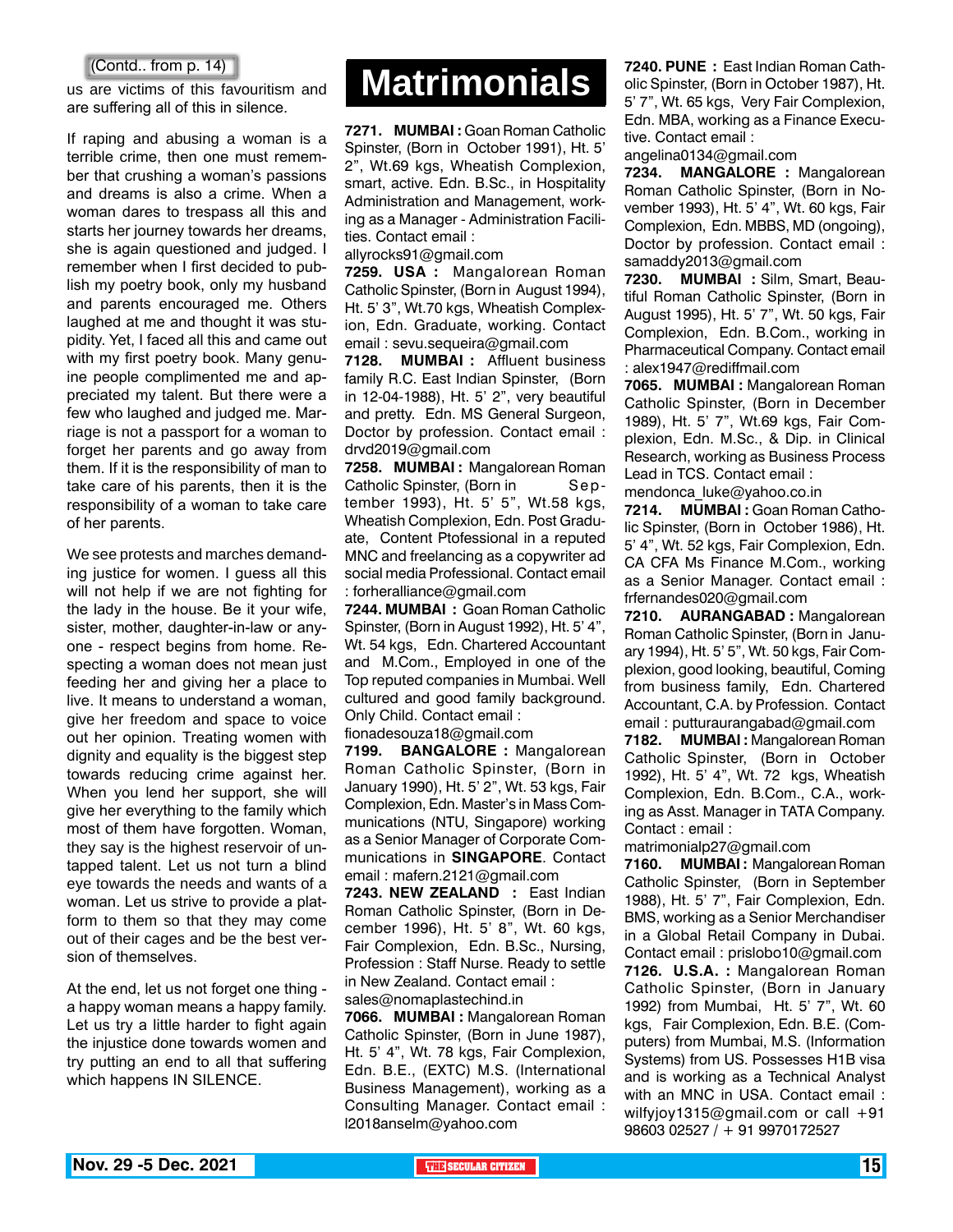## **Royal Christian Family MATRIMONIALS - GROOMS**

**7270. MUMBAI :** Goan Roman Catholic Bachelor, (Born in July 1988), Ht. 4' 11", Wt. 58 kgs, Wheatish Complexion, Edn.Diploma Holder, 3 year diploma in chefs management (cultinary mgmt), working as a Sous chef - (Managerial Position) Contact email : kgama@aih.edu.in

**7196. MUMBAI :** Mangalorean Roman Catholic Bachelor (Born in March 1981), Ht. 6', Wt. 80 kgs, Wheatish Complexion, Edn. B.Com., HR Professional. Contact email : denstun@hotmail.com

**7225. MUMBAI :** Goan Roman Catholic Bachelor, (Born in July 1994), Ht. 5' 7", Wt. 70 kgs, Fair Complexion, Edn. INFT, Profession : Database Developer. Contact email :

allan.jones.137@gmail.com

**7112. MUMBAI :** Converted Roman Catholic Bachelor, (Born in October 1970), Ht. 5' 7", Wt.80 kgs, Fair Complexion, Edn. B.Com., & Masters in International Journalism (UK). Looking for a bride below the age of 42 years (below 40 - 42 years) who is willing to raise a family. Contact by email : decemberwedding08@yahoo.com

**7185. MUMBAI :** Goan Roman Catholic Bachelor, (Born in October 1984) Ht. 5' 10", Wt. 72 kgs, Wheatish Complexion,Edn. B.Com., working for Bank. Contact email :

shaun.neo00.outlook.com

**7226. CANADA :** Canadian Citizen Mangalorean Roman Catholic Bachelor, (Born in August 1990), Ht. 5' 4", Wt. 59 kgs, Fair Complexion, Edn. M.Sc., in Environmental Science and in Energy Management postgraduate degrees from the University of Toronto. Working for a reputed company as Energy Management Analyst in Totonto. Contact email : francisper@gmail.com

**7218. MUMBAI :** Goan Roman

Catholic Bachelor, (Born in November

#### **Important Notice**

Telephone no. of candidate will be printed only with the consent of members. For Tel. Nos. Please contact: +91- 9820473103 / 9820485389 or Email : royalchristianfamily@gmail.com

1988), Ht. 5' 9", Wt. 68 kgs, Wheatish Complexion, Edn. B.Sc., Aviation, working as a Commercial Pilot. 1st Officer. Contact email :

dcostajess@gmail.com

**7097-R MUMBAI :** Mangalorean Roman Catholic Bachelor, (Born in October 1991), Ht. 5' 11", Wt. 97 kgs, WheatishComplexion, Edn. B.Com., working as Sr. Account Recievable in private company. Contact email : dsouzadonald11@gmail.com

**7119. KUWAIT :** Goan Roman Catholic Bachelor, (Born in November 1989), Ht. 6', Wt.78 kgs, Fair Complexion,

Edn. F.Y. B.Com. + 2 yrs Hotel Management Diploma. working in Kuwait. Contact email :

fernandes.clayton@rocketmail.com **7118. MUMBAI :** Goan Roman Catholic Bachelor, (Born in January 1981), Ht. 5' 5", Wt.87 kgs, Wheatish

Complexion, Edn. Graduate, working in Dhoha Metro, in Doha Qatar. Contact email :

josephfernandes10@yahoo.com

**7116. MUMBAI :** Goan Roman Catholic Bachelor, (Born in December 1988), Ht. 5' 9", Wt.79 kgs, Wheatish Complexion, Edn. Masters in Financial Management, working for US based Investment Bank in Compliance and Audit dept. Contact email :

williamgonsalves123@gmail.com **7114. GOA :** Goan Roman Catholic Bachelor, (Born in January 1973), Ht. 5' 5", Wt.70 kgs, Fair Complexion, Edn. 12th + Dip. in Technical Field, working as a Projectionst in **KUWAIT**. Contact email : hilarylobo48@gmail.com

**7113. POONA :** Tamilian Roman Catholic Bachelor, (Born in December 1982), Ht. 5' 6", Wt.65 kgs, Fair Complexion, Edn. B.Com., working in Logistic Co. in **DUBAI**. Contact email : shantasam1955@gmail.com

**7112. MUMBAI :** Converted Roman

#### To Place Your Matrimonial Advertisement Call: +91 - 9820485389 or 9820473103

\* Check your email at least once a week. \* Members are requested to inform us when they are settled, so that publication of their details can be discontinued.

Catholic Bachelor, (Born in October 1970), Ht. 5' 7", Wt.80 kgs, Fair Complexion, Edn. B.Com., & Masters in International Journalism (UK). Looking for a bride below the age of 42 years (below 40 - 42 years) who is willing to raise a family. Contact by email :

decemberwedding08@yahoo.com

**7110. MUMBAI :** Goan + East Indian Roman Catholic Bachelor, (Born in December 1984), Ht. 5' 10", Wt.85 kgs, Wheatish Complexion, Edn. B.Sc. IT, working as a Server Engineer. Contact email :

fernandes.raymond@gmail.com

**7104. MUMBAI :** Mangalorean Roman Catholic Bachelor, (Born in August 1975), Ht. 5' 3", Wt. 95 kgs, Wheatish Complexion, Edn. H.S.C., working as a Office Assistant. Contact email :

agnelo.nazareth1975@gmail.com **7102. MUMBAI :** Mangalorean Roman Catholic Bachelor, (Born in August 1988), Ht. 6' 1", Wt. 95 kgs, Wheatish Complexion, Edn. Masters, working for MNC. Contact email : am.pereira@rediffmail.com

**7101. MUMBAI :** Mangalorean Roman Catholic Bachelor, (Born in April 1988), Ht. 5' 5", Wt. 68 kgs, Wheatish Complexion, Edn. Masters in Logestics doing part time MBA. Working as an Asst. Manager. Contact email : gracian.moras@gmail.com

**7100. MUMBAI :** Mangalorean Roman Catholic Bachelor, (Born in March 1987), Ht. 5' 7", Wt. 52 kgs, Fair Complexion, Edn. H.S.C., working as a Event Coordinator. Contact email : celeseinepereira@gmail.com

**7099. USA :** Mangalorean Roman Catholic Bachelor, (Born in March 1988), Ht. 5' 8", Wt. 82 kgs, Wheatish Complexion, Edn. M.Sc.,working as a Computer Engineer in USA. Contact email : willatauro@gmail.com

**If not settled within a year, renew your membership atleast two months in advance to continue the service uninterrupted.**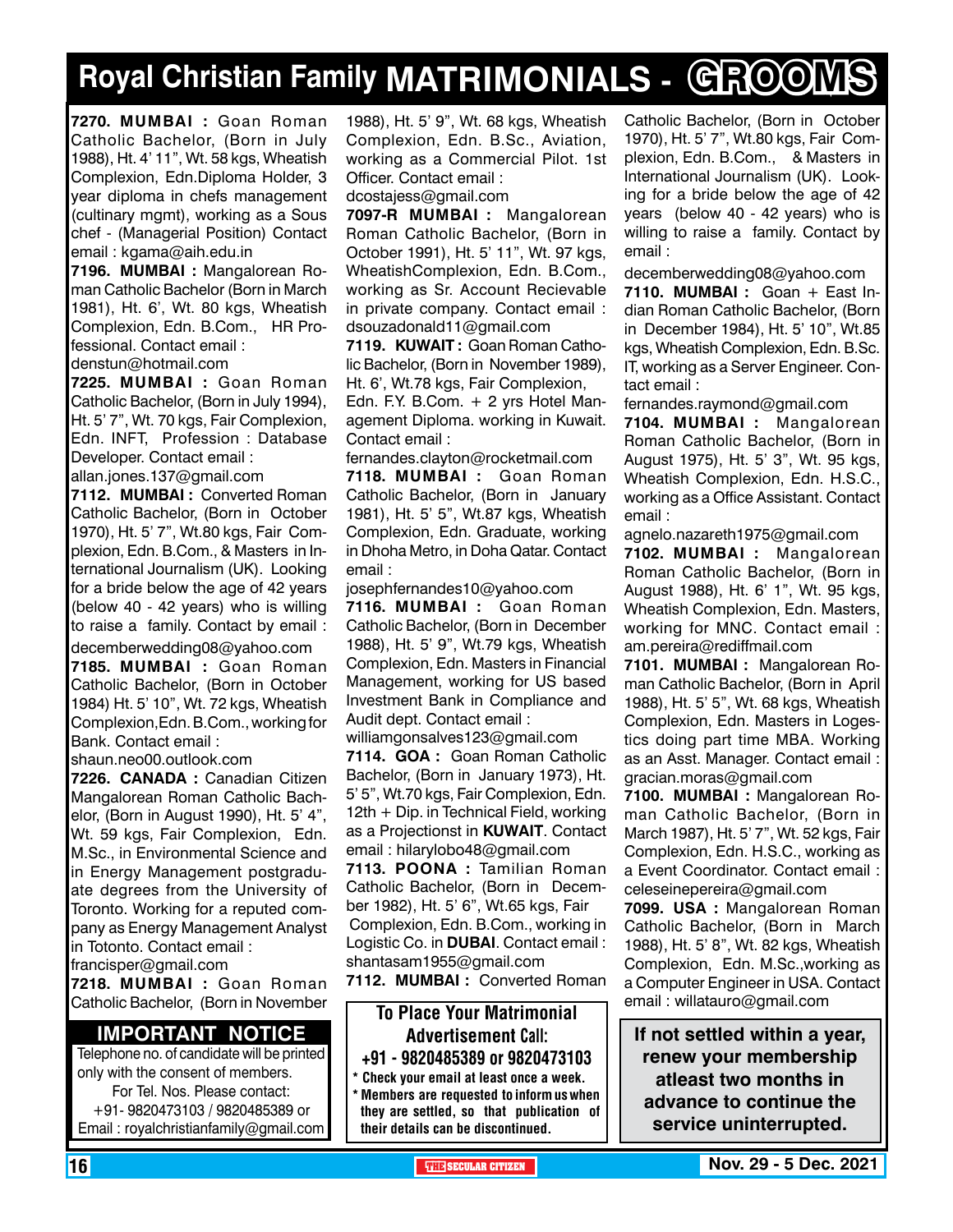## **Royal Christian Family MATRIMONIALS - BRIDES**

**7141. MUMBAI :** Affluent business family Protestant Spinster, (Born in November 1995), Ht. 5', Wt. 55 kgs., Fair complexion, good looking, Edn., M. Pharma, Student. Contact email : saloni.1995naik@gmail.com

**7269. CANADA :** Mangalorean Roman Catholic Spinster, (Born in July 1974), Ht. 5' 3", Wt.60 kgs, Fair, good looking, smart. Edn. B.Sc., working as a IT Officer. Well settled. Contact email : clotty.dsouza@gmail.com

**7195. MUMBAI :** Goan Roman Catholic Spinster, (Born in May 1990), Ht. 5' 4", Wt. 57 kgs, Fair Complexion, Edn. M.Com., well settled. Contact email : melinda.522@gmail.com OR Mob.: 9820561036

**7268. MUMBAI :** Mangalorean Roman Catholic Spinster, (Born in April 1991), Ht. 5' 2", Wt.54 kgs, Fair, good looking, smart. Edn. MBA., working as an Senior Manager - Human Resources. Contact email :

ashitadalmeida22@gmail.com

**7145 MUMBAI :** East Indian Roman Catholic Spinster, (Born in December 1992), Ht. 5'1", Wt. 50 kgs, Fair Complexion, Edn. M.Sc., Lecturer by profession. Contact email : andrea210358@gmail.com

**7262. MUMBAI :** Mangalorean Ro-

man Catholic Spinster, (Born in November 1993), Ht. 5' 5", Wt.55 kgs, Fair Complexion, Edn. BA., BL/LLB, Profession : Air Hostess with SQ. Contact email :

suzannedsouza@rediffmail.com

**7143. MUMBAI :** Goan Roman Catholic Spinster, (Born in April 1987), Ht. 5' 4", Wt. 75 kgs, Wheatish Complexion, Edn. M.A. (Literature) working as a Sales & Marketing Manager. Contact email : irisedsouza@gmail.com

**7261. bangaluru :** Mangalorean Roman Catholic Spinster, (Born in June 1992), Ht. 5' 4", Wt.53 kgs, Wheatish Complexion, Edn. MD., MS., MD Pathology completing in May

**Royal Christian Family Helps In Choosing The Right Life-Partner Serving Since 41 Years** 2022. Contact email : melpinto59@gmail.com

**7260. POONA :** Goan Roman Catholic Divorcee having one child. (Born in May 1975), Ht. 5' 5", Wt.56 kgs, Wheatish Complexion, Edn. MA, working as a Librarian in reputed school in Poona. Contact email :

hazelnaronha816@gmail.com

**7142. MUMBAI :** Roman Catholic Spinster, (Born in December 1981), Ht. 5'3", Wt. 62 kgs, Very Fair Complexion, Edn. MBA (HR) working as a HR Associate. Contact email :

sunrays1227@gmail.com

**7140. MUMBAI :** Mangalorean Roman Catholic Spinster, (Born in November 1991), Ht. 5' 3", Wt. 63 kgs, Wheatish Complexion, Edn. Graduation (BBI), working for a Private Bank as a Deputy Manager. Contact email : glendamisquith9@gmail.com

**7139. MUMBAI :** Maharashtrian Protestant Spinster, (Born in May 1993), Ht. 5' 3", Wt. 47 kgs, Fair Complexion, good looking, Edn. B.Com., working as a Sr. Advisor in MNC. Contact email : shirley.jadhav@gmail.com

**7138. MUMBAI :** Mangalorean Roman Catholic Spinster, (Born in December 1984), Ht. 4' 11", Wt. 56 kgs, Wheatish Complexion, Edn. B.A., working as an Executive Assistant (Secretary). Contact email : labinajena@gmail.com

**7137. MUMBAI :** Karnataka Protestant Spinster, (Born in January 1996), Ht. 5' 5", Wt. 54 kgs, Wheatish Complexion, Edn. B.Com., working as an Accountant. Contact email : sujatareddy209@gmail.com

**7134. MUMBAI :** Goan Roman Catholic Spinster, (Born in April 1992), Ht. 5', Wt. 55 kgs, Wheatish Complexion, Edn. B.Com., working as a Modification and Writer. Contact email : jacklinemascarenhas@gmail.com

**7131. DUBAI :** Roman Catholic Spinster, (Born in September 1990), Ht. 5'

#### **Important Notice**

Telephone no. of candidate will be printed only with the consent of members. For Tel. Nos. Please contact: +91- 9820473103 / 9820485389 or

Email : royalchristianfamily@gmail.com

5", Wt. 60 kgs, Tan Complexion, Edn. T.Y. B.Com., working as a Manager. Contact email :

rebecca.raj06@gmail.com

**7127. MUMBAI :** Goan R.C. Spinster, (Born in December 1992), Ht. 5' 5", Edn. Ph.D., Student. Contact email : exmi2019@gmail.com

**7125. CANADA :** Mangalorean Roman Catholic Spinster, (Born in February 1983), Ht. 5' 8", Wheatish Complexion, Edn. M.A., working as a Consultant. Contact email : llmendonca@shaw.ca

**7120. CANADA :** Goan Roman Catholic Spinster, (Born in April 1986), Ht. 5' 2", Wt. 51 kgs, Wheatish Complexion, Edn. B.Com., University of Toronto, working as a Customer Support for Canida Government. Contact email : joafaria@yahoo.ca

**7124. CANADA :** Mangalorean Roman Catholic Spinster, (Born in October 1993), Ht. 5' 3", Wt. 60 kgs, Wheatish Complexion, Edn. B.M.S., M.B.A. Operation, working as a Coordinator in Shipping Company. Contact email : carrel.dsouza@gmail.com

**7115. MUMBAI :** Roman Catholic Spinster, (Born in October 1989), Ht. 5', Wt. 50 kgs, Wheatish Complexion, smart and good lookingt, Edn. VIth Std., Non working, homely. Contact Mob: 7021135272

**7111. MUMBAI :** Mangalorean Roman Catholic Spinster, (Born in November 1993), Ht. 5', Wt. 47 kgs, Fair Complexion, Edn. BMS., working with an MNC. Contact email : owena.dsouza@gmail.com

**Registered members can publish their ad in all the 50 issues in a year for Rs. 8000 only.**

If you wish to publish your matrimonial classified advertisement in all the 50 issues in a year, you can do so for an amount of Rs. 8000 only.

### To Place Your Matrimonial Advertisement Call:

- +91 9820485389 or 9820473103
- Check your email at least once a week. Members are requested to inform us when they are settled, so that publication of their details can be discontinued.

**Nov. 29 -5 Dec. 2021 The City of the SECULAR CITIZEN THE** SECULAR CITIZEN **17**  $\frac{1}{2}$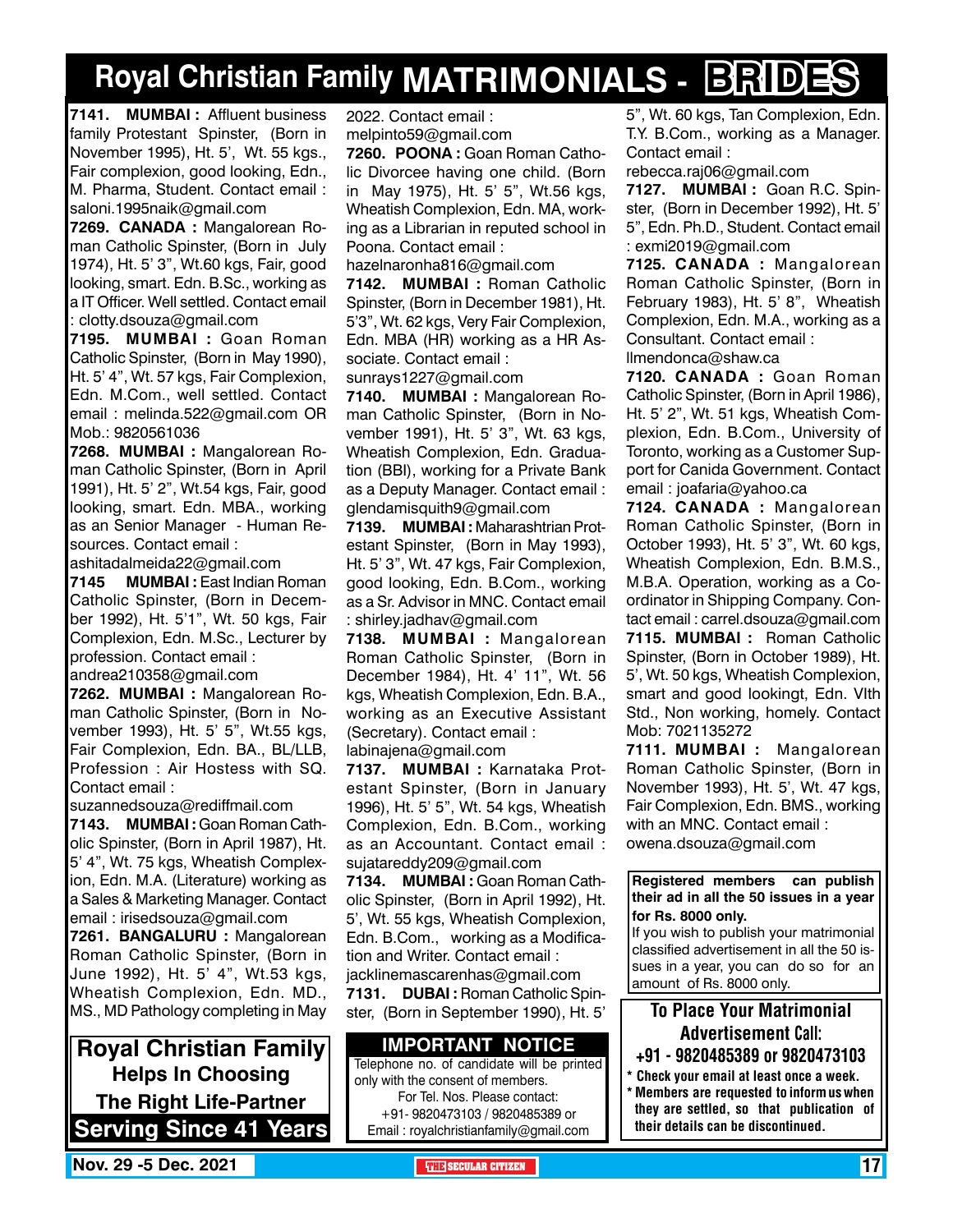### **Write M'lore Konkani in Roman script**

ಜಬದ್ ಇಂಗಿಷ್ ಕೂಂಕ್ಲಿ (negment sign doop unineg Koon Star)

- avery avered

#### *- Ivan Saldanha-Shet.*

Konkani enthusiast and author of Mangalore, Marcel M D'Souza (who uses a pen name "Machha Milar")

has come out with a bright idea that can help those who are keen in expressing themselves phonetically with high clarity in Mangalore version of Konkani, in Roman(English) script instead of Kannada script/lipi that normally is used, it will prove a boon to those who have no knowledge of Kannada. Konkani users in Kannada Konkani in English Goa use Roman/English script but their version

is highly influenced by Portuguese pronunciation, which does not suit the current Kanadda orientation. The Govt Sahitya Academy encourages Dev Nagari officially. Mangalore version as other versions have unique norms.

It is said that Konkani has 42 dialects, regionally or community wise, so the possibilities are countless. But, the sweet sounding Mangalore GSB and

Catholic Konkani are desired by the people here. With education options mainly English now, children now do not use Kannada as freely as some decades back. Also, the Non-residents are all familiar only with English/Roman script which makes it vital to have a meaningful

simple method of writing in Roman script, generally accepted and understood by many more who can write home to elders who read English but are more familiar with Konkani. This two way method of communicating between generations and distance will definitely go a long way, say those aware and enthusiastic about their Mai Bhaas (Mother tongue).

And the creator Marcel M d'Souza all vocal about this.

To make this idea a reality and introduce a real basic system, author

> Marcel D'Souza has brought out a simple chart like booklet of just 12 pages called "Jatpat English Konkani" to base the use, this also appeals to the fast life of virtual technology now prevailing and is seen as a good tool for the young Konkani enthusiast world wide and it can develop in many ways.

> Speaking on this matter, author Marcel Maam

zooms in saying, " My deep desire is to save the language of our ancestors for the future generations. Now that children commonly study English from an early age, the use of it to communicate in Konkani in the future is a must. The method shown in the booklet is not final - by usage and experience gradually a better system will evolve. It also makes me glad to note that this version tested in …https://kannada.changathi.com…

gives the correct output for the Kannada letters and converts to English script with great accuracy and ease. He adds an elderly lady here stated that she used this charted system to type Konkani prayers in English/roman script for her grandson who recited the prayers with clar-

ity and ease. Hopefully this may set off a new trend and awareness and motivate the younger generation to be better aware in the use and understanding of basic simple Konkani communication and conversation. This may prove a path to save Konkani - a worthy idea and effort – long live Konkani..

## **International Men's Day!**

IMD is celebrated on 19 November. It recognizes the positive attributes men have made to the world; and spreads awareness about their wellbeing or health mentally, physically and even spiritually! The Theme for 2021 is, "Better Relations Between Men and Women"!

Dr. Jerome Teelucksingh established IMD in 1999 in honor of his father's birthday: "I realized there was no Day for men. Some have said that there is Father's Day (19 March, feast of St. Joseph), but what about young boys, teenagers, and men who are bachelor fathers like pastors, priests and Bishops?"

IMD highlights 'Six Pillars' of their unique contributions - nation, society, community, family, marriage and childcare. Samuel Johnson aptly defined: "The true measure of a man is how he treats someone who can do him absolutely no good!" This brings to my mind the stellar tasks of the renowned editors of our magazines, who keep us always updated on all aspects of human rights!

In India the inauguration was held on 19 November 2007. In 2014 Confidare Education Consultancy hosted an IMD art gallery in New Delhi. The Save Indian Family in Karnataka in association with two major Hospitals of Bangalore, Aster Hospitals and Real Hospital conducted a #Healthy-Him campaign on prostate cancer awareness. Participants wear a 'Blue Ribbon'. Prostate hyperplasia and cancer were 1.2 million cases in 2018, with a mortality of 359,000. Globally it is the second most common cancer!

As St. Paul instructs: "Let no one despise your youth; but set an example in speech, conduct, love, faith and purity" (1 Timothy 4:12).

> *—Dr. Trevor Colaso, Bandra (West), Mumbai.*

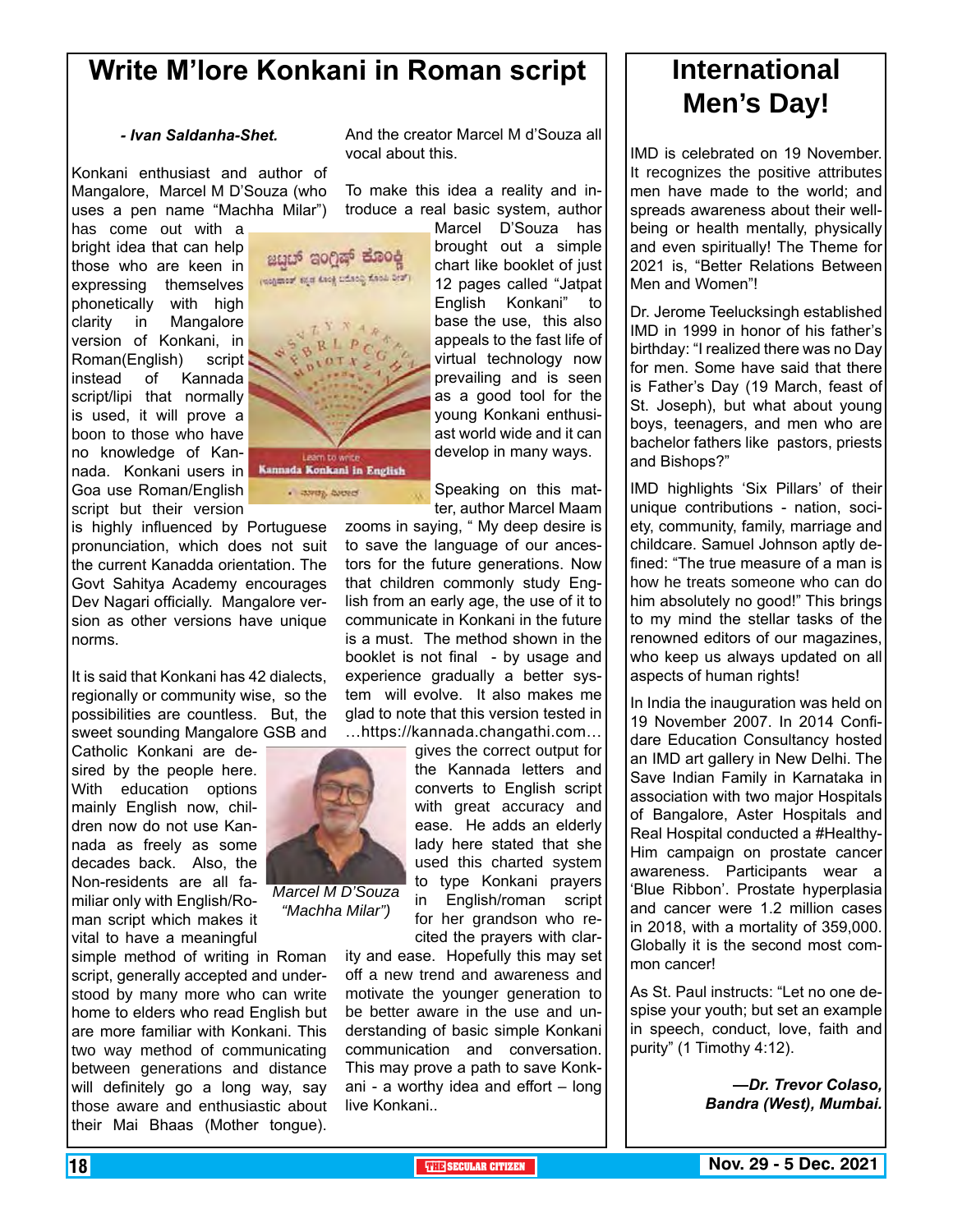### Ad. Rates for Thanksgiving

|                                             | <b>Colour</b>   | <b>B/W</b>     |
|---------------------------------------------|-----------------|----------------|
| <b>Favours granted minimum</b>              | <b>Rs. 800</b>  | <b>Rs. 500</b> |
| i.e. 15 words $+$ 1 block(1 photo of saint) |                 |                |
| each additional block                       | <b>Rs. 400</b>  | <b>Rs. 300</b> |
| <b>Holy Spirit Prayer</b>                   | <b>Rs. 1000</b> | <b>Rs. 700</b> |
| Other small prayers (upto 100 words)        | <b>Rs. 1000</b> | <b>Rs. 700</b> |

Contact: Tel.: +91 - 9820485389, 9820473103 THE SECULAR CITIZEN.

99, Perin Nariman Street, Fort, Mumbai - 400001

### **NOVENA PRAYER TO ST JUDE**

**O Holy St Jude, apostle and martyr, great in virtue and rich in miracles, near kinsman of Jesus Christ, faithful intercessor of all who invoke your special patronage in time of need, to you I have recourse from the depth of my heart and humbly beg to whom God has given such great power, come** 



**to my assistance. Help me in my present urgent petition, in return I promise to make your** 

**name known and cause you to be invoked.**

*Three Our Father, three Hail Mary and three Glory be. St Jude pray for us and all who invoke your aid. Amen.* 

*(Publication must be promised.)*

*(This Novena has never been known to fail. This Novena must be said for 9 consecutive days.)*

*— Sebastian, Bangaluru*

## Keep Mosqueitos Away Use Medicated Mosquito Net



**Sleep Naturally -** 

**no coil, no liquid, no chemical sprays only medicated mosquito net. use it for years**

**• Medicated mosquito net.**

- **You can use for 3-5 years. Safe for All.**
- **Manufactured as per WHOPES specification.**
- **No smell, no taste, any one can use.**
- **Available in Single & Double size Bed**
- **Provides long lasting protection against mosquitos and other insects.**

#### **For Orders:**

**Call or WhatsApp: +91 - 9820485389 Email : secular@sezariworld.com**

**Nov. 29 -5 Dec. 2021 THE SECULAR CITIZEN** 19

## **Total Computer related solutions**

**All your Computer Hardware, Software, Networking solutions**



#### **AMCs**

**Anti virous** 

**New PCs , Desktops, Laptops**

**Printers**

**Printer scanner servicing**

**Supply of speciality papers for Digital use**

**Storage devices**

**Modems - Routers**

**Website development and maintenance**

**Well experienced and knowledgable Engineers**

**Supply of all computer printer parts and accessories**

**Contact / Whatsapp : +91 9820485389 Email : secular@sezariworld.com**